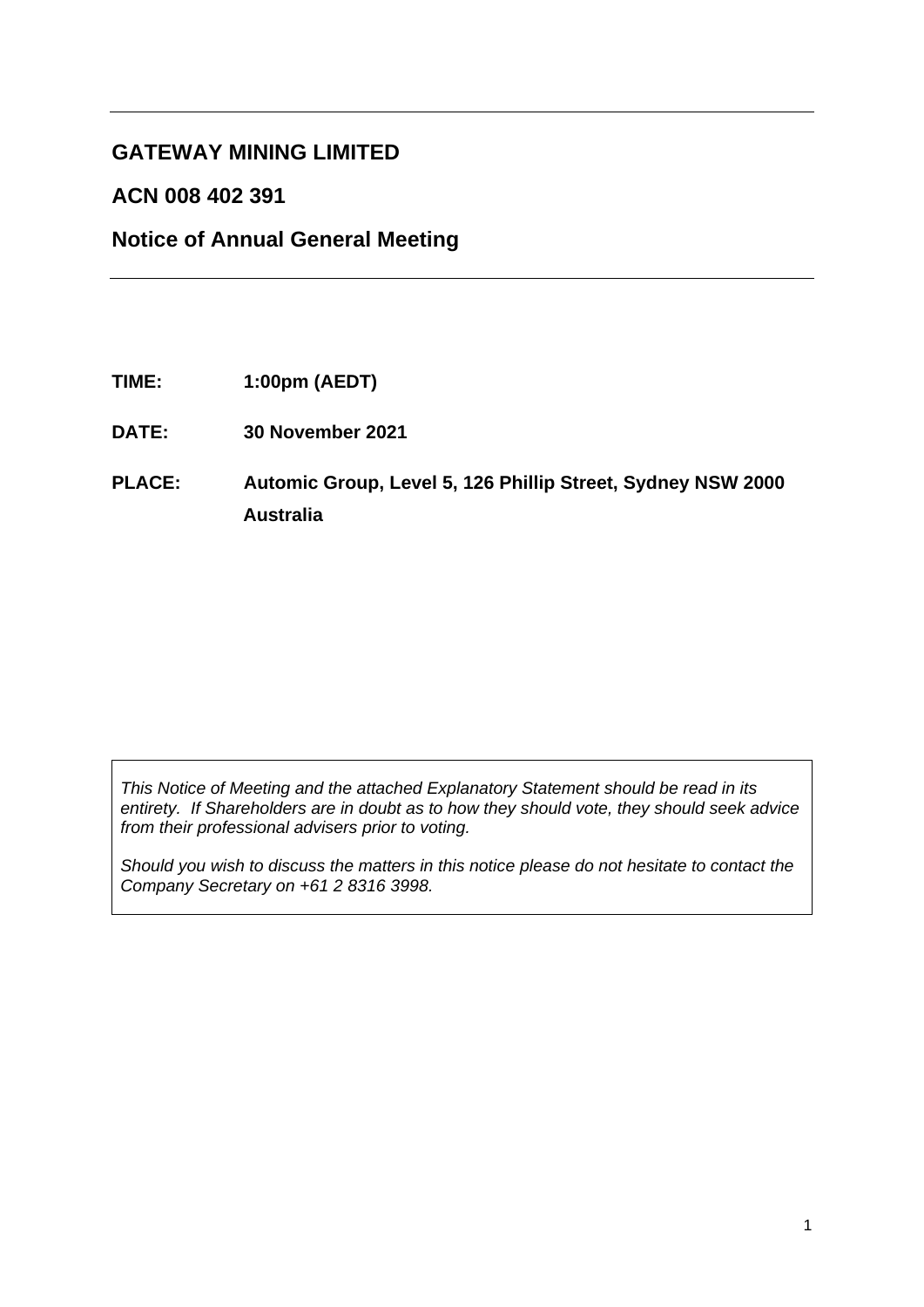## **Contents**

| Online Voting <b>construents and the Contract Contract Constant Construents and Construents and Construents and Construents and Construction and Construction and Construction and Construction and Construction and Constructio</b> |  |
|--------------------------------------------------------------------------------------------------------------------------------------------------------------------------------------------------------------------------------------|--|
| Voting by proxy measurements and all the control of the control of the control of the control of the control of                                                                                                                      |  |
|                                                                                                                                                                                                                                      |  |
|                                                                                                                                                                                                                                      |  |
| 1.RECEIPT OF FINANCIAL REPORTS AND REPORTS OF DIRECTORS AND AUDITOR  5                                                                                                                                                               |  |
|                                                                                                                                                                                                                                      |  |
|                                                                                                                                                                                                                                      |  |
|                                                                                                                                                                                                                                      |  |
|                                                                                                                                                                                                                                      |  |
|                                                                                                                                                                                                                                      |  |
|                                                                                                                                                                                                                                      |  |
|                                                                                                                                                                                                                                      |  |
|                                                                                                                                                                                                                                      |  |
|                                                                                                                                                                                                                                      |  |
|                                                                                                                                                                                                                                      |  |
|                                                                                                                                                                                                                                      |  |

#### **TIME AND PLACE OF MEETING AND HOW TO VOTE**

#### <span id="page-1-0"></span>**Venue**

The Meeting of the Shareholders of Gateway Mining Limited ACN 008 402 391 (ASX: GML) (**Company**) to which this Notice relates, will be held at 1:00 pm (AEDT) on 30 November 2021 at Automic Group, Level 5, 126 Phillip Street, Sydney NSW 2000 Australia. Due to government restrictions limiting physical gatherings as a result of COVID-19, Shareholders will not be permitted to attend the Meeting in person and instead are invited to participate in the Meeting by weblink virtually.

If you wish to virtually attend the Meeting (which will be broadcast as a live webinar), please pre-register in advance for the virtual meeting here:

[https://us02web.zoom.us/webinar/register/WN\\_cZM7ntuVRwyl4wOEJwMWIQ](https://us02web.zoom.us/webinar/register/WN_cZM7ntuVRwyl4wOEJwMWIQ)

After registering, you will receive a confirmation containing information on how to attend the virtual meeting on the day of the Annual General Meeting.

The Notice is also being made available to Shareholders electronically and can be viewed and downloaded online at the following link:

<https://www.gatewaymining.com.au/asx-announcements>

#### <span id="page-1-1"></span>**Online Voting**

Due to the COVID-19 social distancing restrictions, travel restrictions and other requirements imposed by the Federal and State governments, physical attendance at the Meeting by Shareholders and hence voting in person will not be permitted. Attendance will only be available by weblink (and you must register your attendance with the Company or Share Registry as noted above).

Shareholders who wish to vote virtually on the day of the Annual General Meeting will need to login to the Automic website [\(https://investor.automic.com.au/#/home\)](https://investor.automic.com.au/#/home) with their username and password.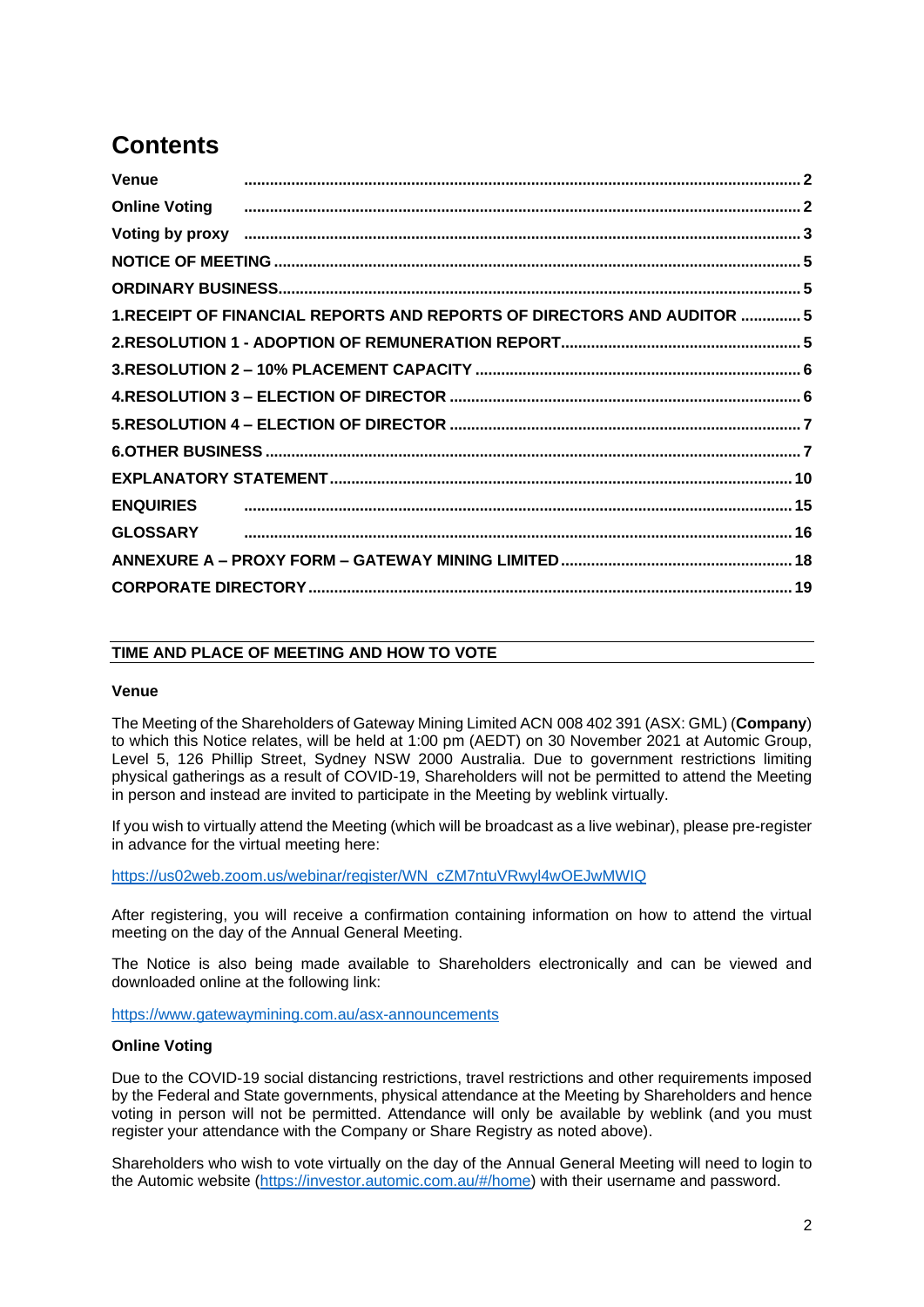All votes that are submitted online will be taken on a poll via proxy or online voting.

Shareholders who do not have an account with Automic are strongly encouraged to register for an account as soon as possible and well in advance of the Meeting to avoid any delays on the day of the Meeting.

#### *How do I create an account with Automic?*

To create an account with Automic, please go to the Automic website [\(https://investor.automic.com.au/#/home\)](https://investor.automic.com.au/#/home), click on 'register' and follow the steps. Shareholders will require their holder number (Securityholder Reference Number (SRN) or Holder Identification Number (HIN)) to create an account with Automic.

#### *I have an account with Automic. What are the next steps?*

Shareholders who have an existing account with Automic (note: with a username and password) are advised to take the following steps to attend and vote virtually on the day of the Annual General Meeting:

- 1. (**Login**) Login to the Automic website [\(https://investor.automic.com.au/#/home\)](https://investor.automic.com.au/#/home) using your username and password.
- 2. (**Registration on the day**) If registration for the virtual meeting is open, click on 'Meeting open for registration' and follow the steps.
- 3. (**Live voting on the day**) If live voting for the virtual meeting is open, click on 'Meeting open for voting' and follow the steps.

#### <span id="page-2-0"></span>**Voting by proxy**

A member entitled to attend and vote at the meeting may appoint a proxy.

The person appointed as a proxy may be an individual or a body corporate. If entitled to cast two or more votes, the member may appoint one or two proxies.

Where two proxies are appointed, each proxy may be appointed to represent a specific proportion of the member's voting rights. If the proportion is not specified, each proxy may exercise half of the member's voting rights. Fractional votes will be disregarded. Please carefully read the instructions on the Proxy Form and consider how you wish to direct the proxy to vote on your behalf. You may direct the proxy to vote "for", "against" or "abstain" from voting on each resolution or you may leave the decision to the appointed proxy after discussion at the meeting.

A proxy need not be a member of the Company

To vote by proxy, please use one of the following methods: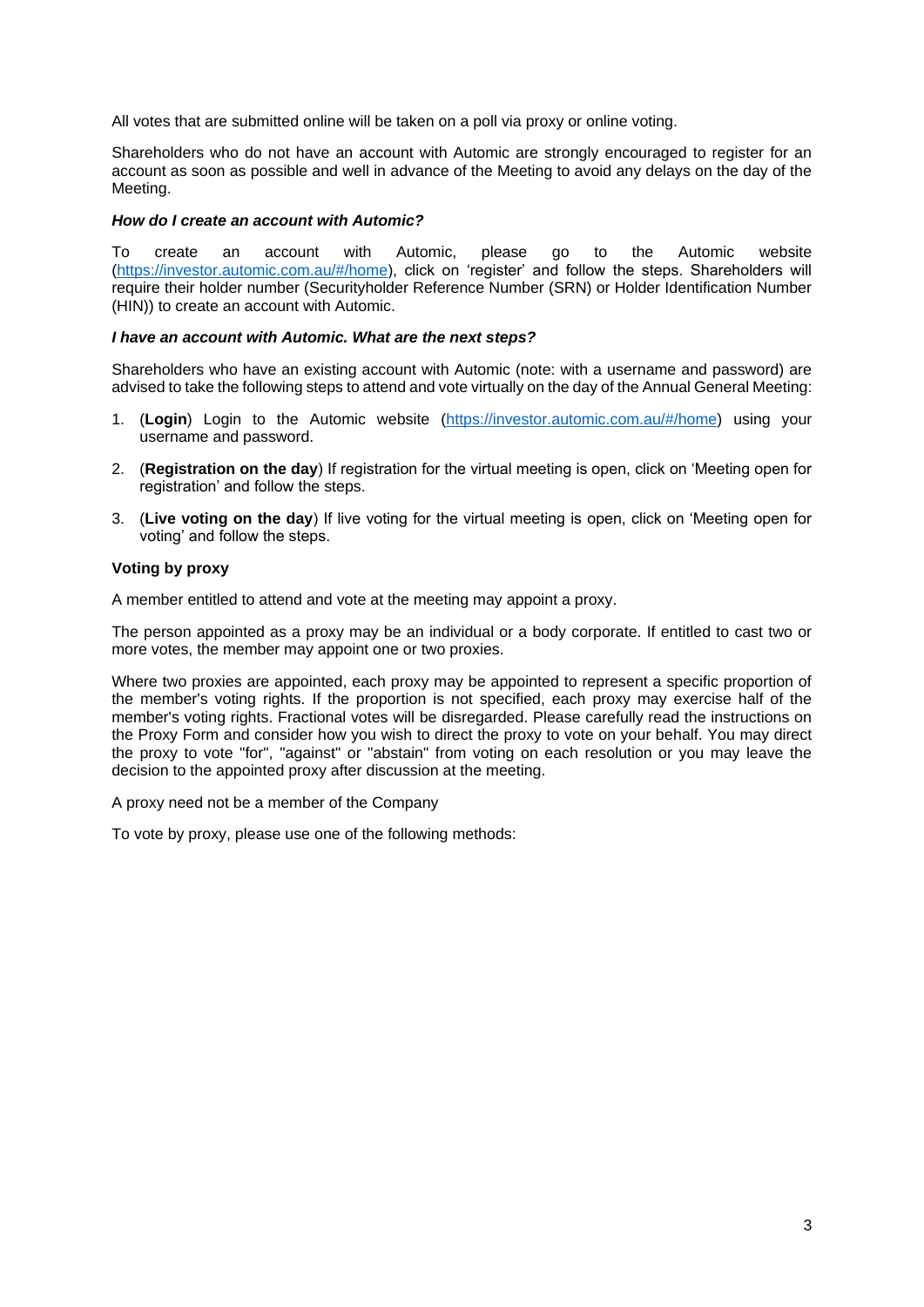| Online          | Lodge<br>the Proxy Form online<br>at<br>https://investor.automic.com.au/#/loginsah<br>by<br>following the instructions: Login to the Automic<br>website using the holding details as shown on the<br>Proxy                                                      |
|-----------------|-----------------------------------------------------------------------------------------------------------------------------------------------------------------------------------------------------------------------------------------------------------------|
|                 | Form. Click on 'View Meetings' – 'Vote'. To use<br>the online lodgement facility, Shareholders will<br>need their holder number (Securityholder<br>Reference Number (SRN) or Holder Identification<br>Number (HIN)) as shown on the front of the Proxy<br>Form. |
| <b>By Post</b>  | Automic, GPO Box 5193, Sydney NSW 2001                                                                                                                                                                                                                          |
| <b>By Hand</b>  | Due to COVID-19 restrictions hand delivery of<br>proxies will not be available.                                                                                                                                                                                 |
| <b>By Email</b> | hello@automicgroup.com.au                                                                                                                                                                                                                                       |

proxy instructions must be received no later than 48 hours before the commencement of the Meeting.

#### **Proxy forms received later than this time will be invalid.**

#### **Voting Intention of the Chair for all Resolutions**

Shareholders should be aware that any undirected proxies given to the Chair will be cast by the Chair and counted in favour of the Resolutions the subject of this Meeting, subject to compliance with the Corporations Act. In exceptional circumstances, the Chair may change his voting intention on any resolution, in which case an ASX announcement will be made.

#### **Technical Difficulties**

Technical difficulties may arise during the course of the Meeting. The Chair has discretion as to whether and how the Meeting should proceed in the event that a technical difficulty arises. In exercising his discretion, the Chair will have regard to the number of Shareholders impacted and the extent to which participation in the business of the Meeting is affected. Where he considers it appropriate, the Chair may continue to hold the Meeting and transact business, including conducting a poll and voting in accordance with valid proxy instructions. For this reason, Shareholders are encouraged to lodge a proxy not later than 48 hours before the commencement of the Meeting.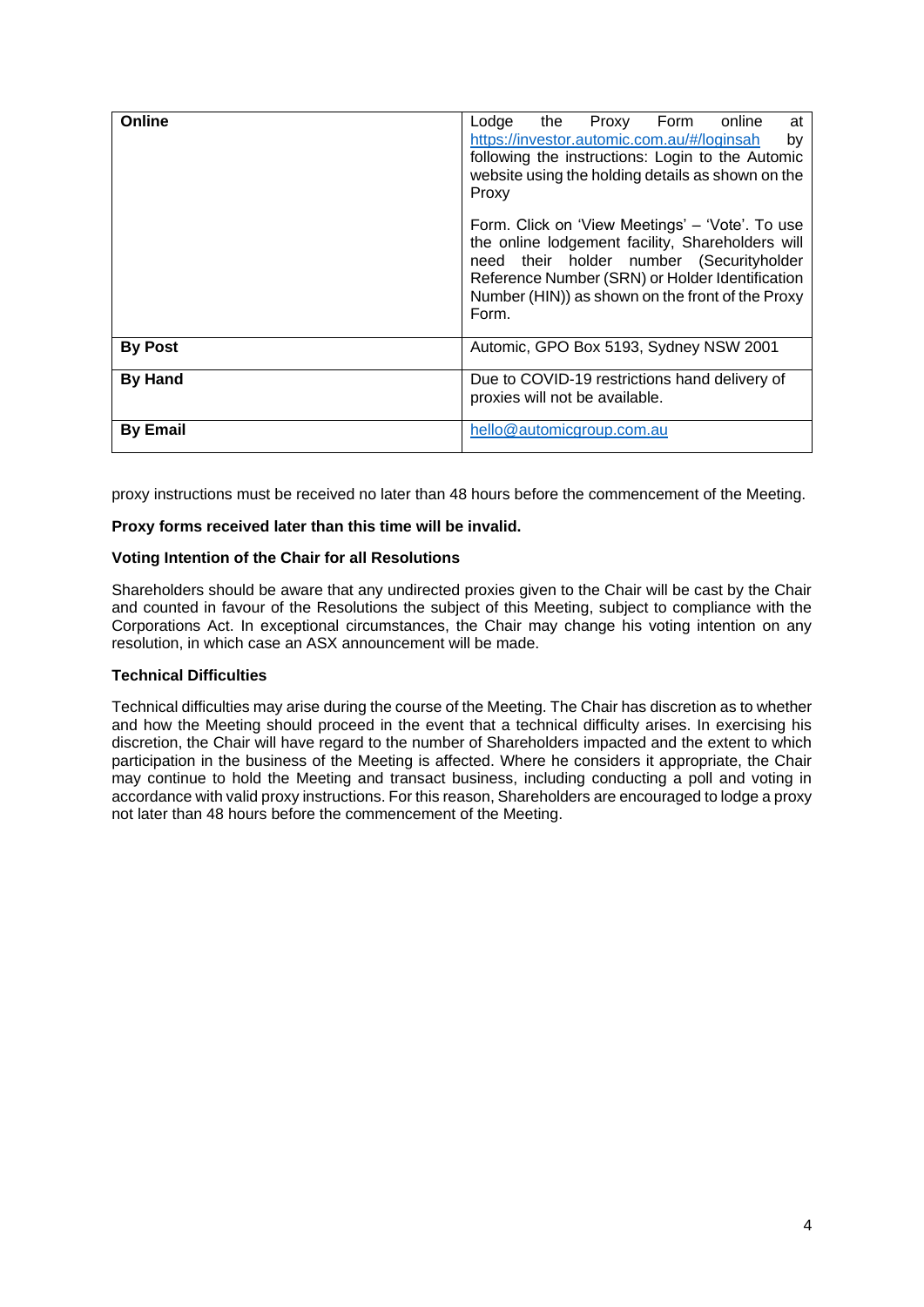#### <span id="page-4-0"></span>**NOTICE OF MEETING**

Notice is given that the Meeting of Shareholders will be held at 1:00 pm (AEDT) on 30 November 2021 at Level 5, 126 Phillip Street, Sydney NSW 2000 Australia. Due to restrictions on physical meetings as a result of COVID-19, shareholders will not be permitted to attend the Meeting in person and instead are invited to participate in the Meeting by weblink.

If you wish to virtually attend the Annual General Meeting (which will be broadcast as a live webinar), please pre-register in advance for the virtual meeting here:

[https://us02web.zoom.us/webinar/register/WN\\_cZM7ntuVRwyl4wOEJwMWIQ](https://us02web.zoom.us/webinar/register/WN_cZM7ntuVRwyl4wOEJwMWIQ)

After registering, you will receive a confirmation containing information on how to attend the virtual meeting on the day of the Annual General Meeting.

The Explanatory Statement to this Notice provides additional information on matters to be considered at the Meeting. The Explanatory Statement and the proxy form are part of this Notice.

The Directors have determined, pursuant to regulation 7.11.37 of the *Corporations Regulations* 2001 (Cth), that the persons eligible to vote at the Meeting are those who are registered shareholders of the Company at 7:00 pm (AEDT) on 28 November 2021.

In light of the COVID-19 pandemic, the Company encourages all Shareholders to vote by proxy in advance of the Meeting.

Terms and abbreviations used in this Notice and Explanatory Statement are defined in the Glossary.

#### **AGENDA**

#### <span id="page-4-1"></span>**ORDINARY BUSINESS**

#### <span id="page-4-2"></span>**1. RECEIPT OF FINANCIAL REPORTS AND REPORTS OF DIRECTORS AND AUDITOR**

To receive and consider the Financial Reports of the Company for the financial year ended 30 June 2021, together with the declaration of Directors, the Remuneration Report and the Report of the Directors and the Auditor, which relate to the Financial Reports.

A copy of the 2021 Annual Report may be obtained from the Company's website at www.gatewaymining.com.au.

#### <span id="page-4-3"></span>**2. RESOLUTION 1 - ADOPTION OF REMUNERATION REPORT**

To consider, and if thought fit, pass with or without amendment, the following resolution as a **nonbinding resolution**:

*"That, for the purposes of section 250R(2) of the Corporations Act and for all other purposes, approval is given for the adoption of the Company's Remuneration Report, as set out in the Directors' Report within the Annual Report for the year ended 30 June 2021, prepared in accordance with section 300A of the Corporations Act"*

Please note that in accordance with section 250R(3) of the Corporations Act, the votes cast on this Resolution are advisory only and do not bind the Company nor the Directors.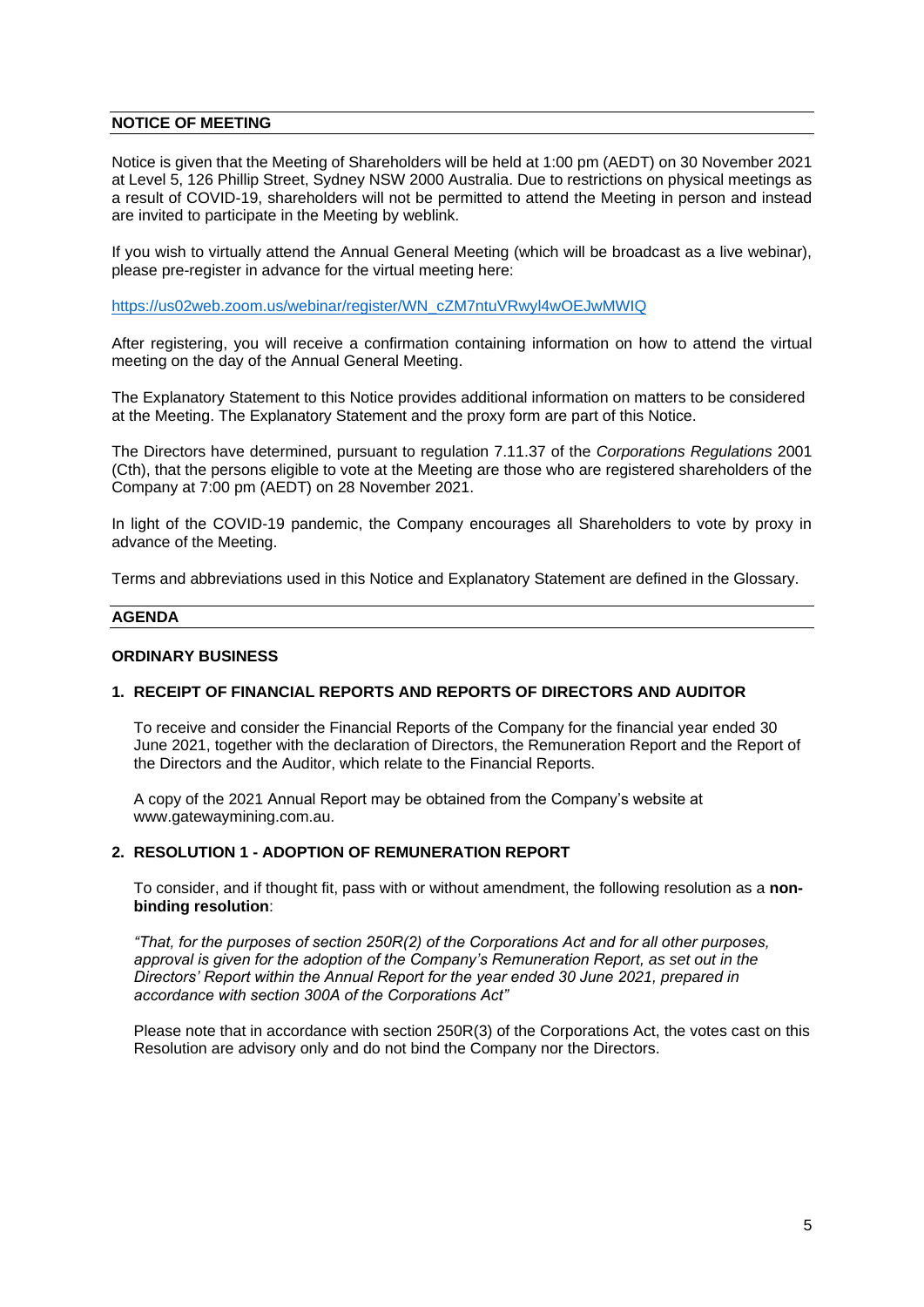**Voting Exclusion Statement:** The Company will disregard any votes cast in favour on this Resolution by or on behalf any person who is a member of the Key Management Personnel, details of whose remuneration is considered in the Remuneration Report, or any person who is an Associate of those persons.

However, this does not apply to a vote cast in favour of this Resolution by:

- (a) a person as a proxy for a person who is entitled to vote on this Resolution, in accordance with the directions to the proxy or attorney to vote on the resolution in that way; or
- (b) the Chair as proxy or attorney for a person who is entitled to vote on this Resolution, in accordance with a direction given to the Chair to vote on this Resolution as the Chair decides; or
- (c) a holder acting solely in a nominee, trustee, custodial or other fiduciary capacity on behalf of a beneficiary provided the following conditions are met:
	- (i) the beneficiary provides written confirmation to the holder that the beneficiary is not excluded from voting, and is not an Associate of a person excluded from voting on this Resolution; and
	- (ii) the holder votes on this Resolution in accordance with directions given by the beneficiary to the holder to vote in that way.

#### <span id="page-5-0"></span>**3. RESOLUTION 2 – 10% PLACEMENT CAPACITY**

To consider, and if thought fit, pass with or without amendment, the following resolution as a **Special Resolution:** 

*"That, for the purposes of Listing Rule 7.1A and for all other purposes, Shareholders approve the issue of Equity Securities up to 10% of the issued capital of the Company (at the time of issue), calculated in accordance with the formula prescribed in Listing Rule 7.1A.2 and otherwise on the terms and conditions set out in Section 2 of the Explanatory Statement."*

## <span id="page-5-1"></span>**4. RESOLUTION 3 – ELECTION OF DIRECTOR**

To consider and, if thought fit, to pass, with or without amendment, the following resolution as an **Ordinary Resolution**:

*"That for the purposes of the Constitution, Listing Rule 14.5 and for all other purposes, Ms Debra Fullarton, being a Non-Executive Director who was appointed by the Board in April 2018 as an additional Director, and being eligible offers herself for election, is elected as a Director".* 

**Voting Exclusion Statement:** The Company will disregard any votes cast in favour on this Resolution by Ms Debra Fullarton or her Associates.

However, the Company need not disregard a vote on this Resolution if it is cast by:

- (a) a person as a proxy for a person who is entitled to vote on this Resolution, in accordance with the directions to the proxy or attorney to vote on the resolution in that way; or
- (b) the Chair as proxy or attorney for a person who is entitled to vote on this Resolution, in accordance with a direction given to the Chair to vote on this Resolution as the Chair decides; or
- (c) a holder acting solely in a nominee, trustee, custodial or other fiduciary capacity on behalf of a beneficiary provided the following conditions are met: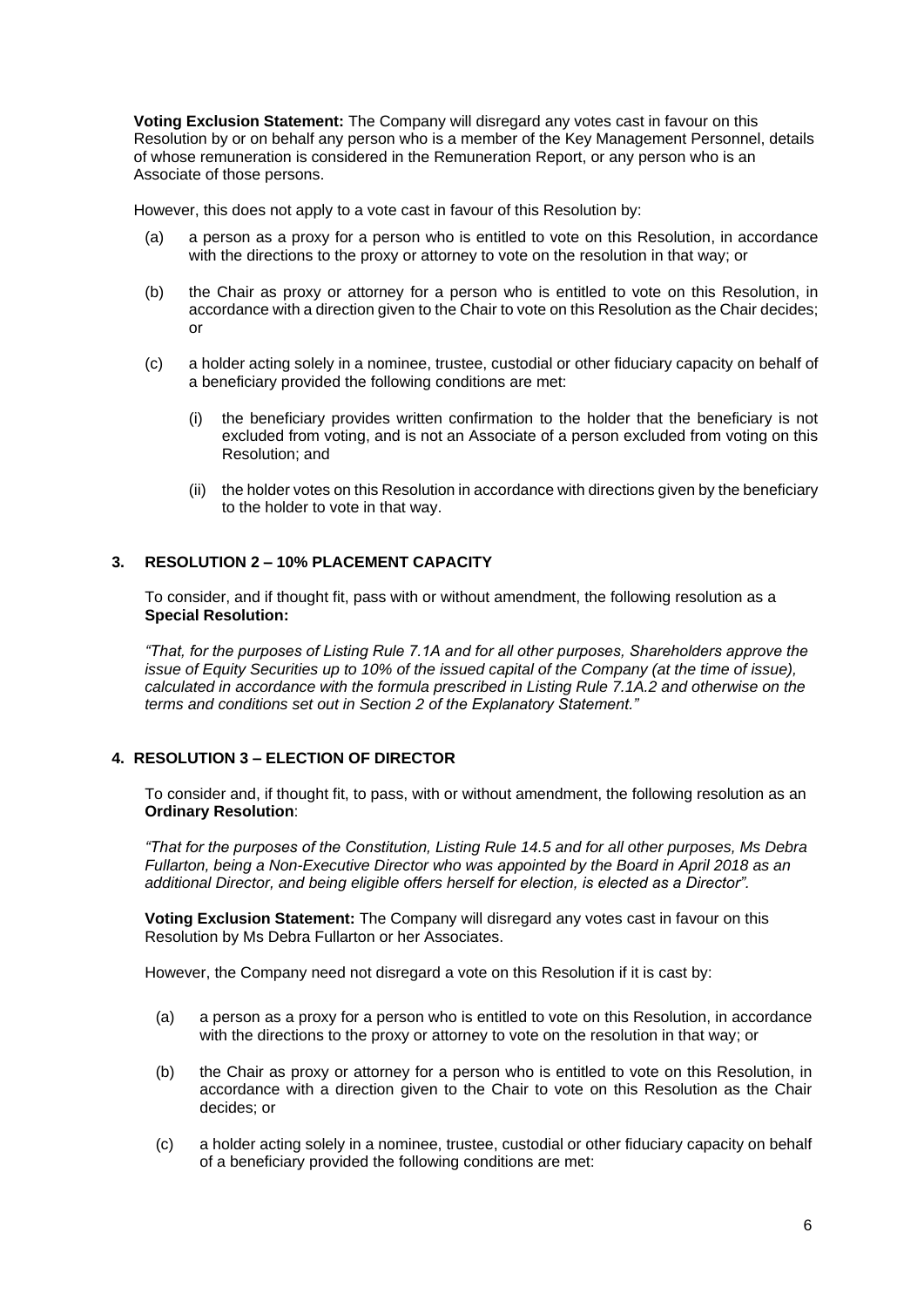- (i) the beneficiary provides written confirmation to the holder that the beneficiary is not excluded from voting, and is not an Associate of a person excluded from voting on this Resolution; and
- (ii) the holder votes on this Resolution in accordance with directions given by the beneficiary to the holder to vote in that way.

## <span id="page-6-0"></span>**5. RESOLUTION 4 – ELECTION OF DIRECTOR**

To consider and, if thought fit, to pass, with or without amendment, the following resolution as an **Ordinary Resolution**:

*"That for the purposes of the Constitution, Listing Rule 14.5 and for all other purposes, Mr Scott Brown, being a Non-Executive Director who was appointed by the Board in April 2018 as an additional Director, and being eligible offers himself for election, is elected as a Director".* 

**Voting Exclusion Statement:** The Company will disregard any votes cast in favour on this Resolution by Mr Scott Brown or his Associates.

However, the Company need not disregard a vote on this Resolution if it is cast by:

- (a) a person as a proxy for a person who is entitled to vote on this Resolution, in accordance with the directions to the proxy or attorney to vote on the resolution in that way; or
- (b) the Chair as proxy or attorney for a person who is entitled to vote on this Resolution, in accordance with a direction given to the Chair to vote on this Resolution as the Chair decides; or
- (c) a holder acting solely in a nominee, trustee, custodial or other fiduciary capacity on behalf of a beneficiary provided the following conditions are met:
	- (i) the beneficiary provides written confirmation to the holder that the beneficiary is not excluded from voting, and is not an Associate of a person excluded from voting on this Resolution; and
	- (ii) the holder votes on this Resolution in accordance with directions given by the beneficiary to the holder to vote in that way.

#### <span id="page-6-1"></span>**6. OTHER BUSINESS**

To consider any other business that may be validly brought before the Meeting.

**DATED: 14 OCTOBER 2021 BY ORDER OF THE BOARD**

**KAR CHUA COMPANY SECRETARY GATEWAY MINING LIMITED**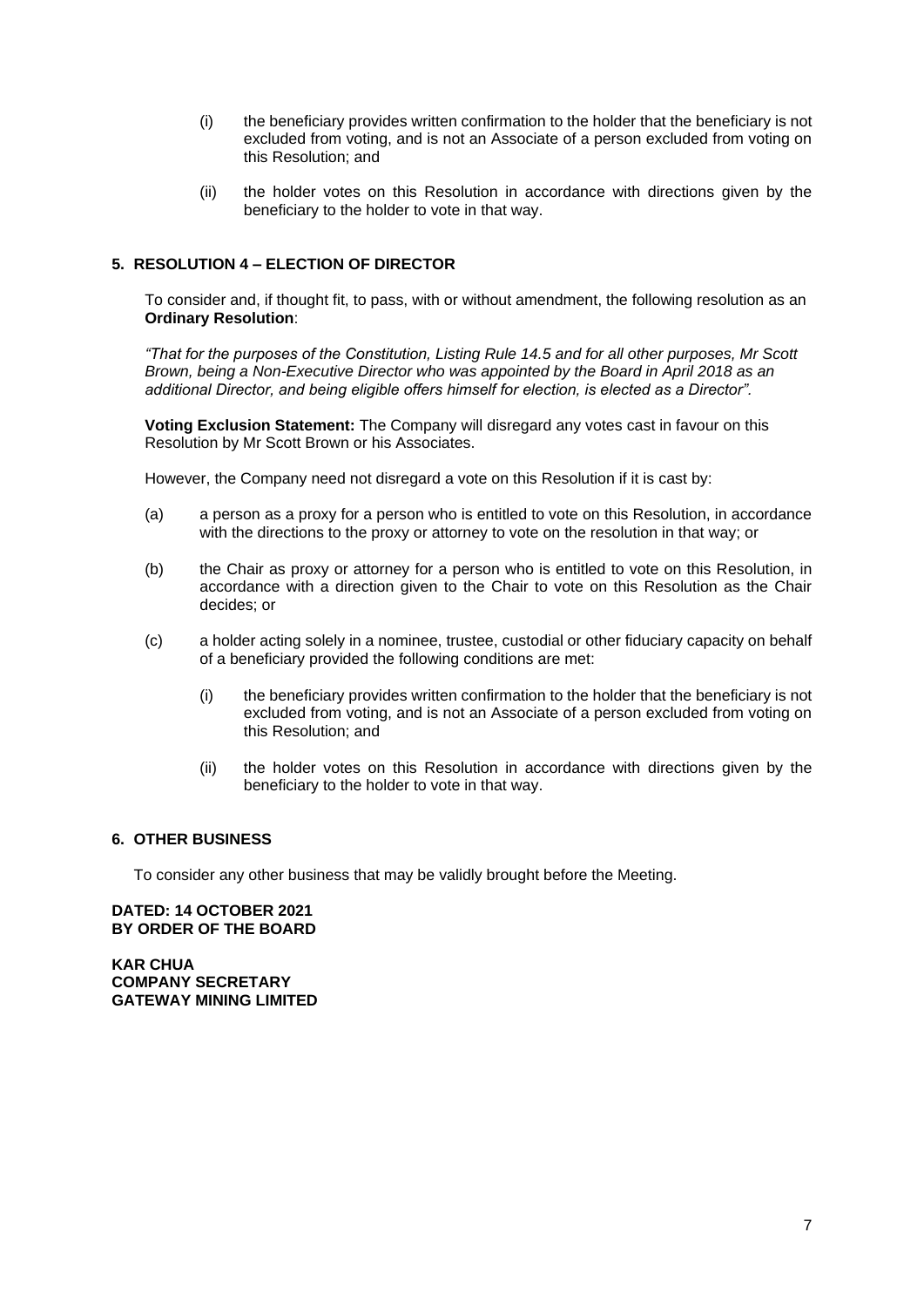## **ENTITLEMENT TO VOTE**

#### *Who may vote?*

Pursuant to regulation 7.11.37 of the *Corporations Regulations 2001* (Cth), the Company has determined that for the purpose of the Meeting, all shares in the Company shall be taken to be held by the persons who held them as registered shareholders at 7:00 pm (AEDT) on 28 November 2021 (**Entitlement Time**).

All holders of ordinary shares in the Company as at the Entitlement Time are entitled to attend and vote at the Meeting.

Transactions registered after that time will be disregarded in determining a shareholder's entitlement to attend and vote at the Meeting.

## **PROXIES**

Please note that:

- (a) a Shareholder of the Company who is entitled to attend and cast a vote at the Meeting has a right to appoint a proxy;
- (b) the appointment may specify the proportion or number of votes that the proxy may exercise;
- (c) a Shareholder who is entitled to cast two or more votes at the Meeting may appoint two proxies and must specify the proportional number of votes each proxy is appointed to exercise;
- (d) if the Shareholder appoints two proxies and the appointment does not specify the proportion or number of the Shareholder's votes, each proxy may exercise half the votes;
- (e) a proxy need not be a Shareholder of the Company;
- (f) if a Shareholder wishes to appoint two proxies, they should contact the Company for another proxy form; and
- (g) unless the Shareholder specifically directs the proxy how to vote, the proxy may vote as he or she thinks fit or abstain from voting.

If a Shareholder wishes to appoint a proxy, they should complete the attached 'Appointment of Proxy' form and comply with details set out in that form for lodgement of the form with the Company.

The proxy form must be signed by the Shareholder or his or her attorney duly authorised in writing or, if the Shareholder is a corporation, either under the seal of the corporation (in accordance with its Constitution) or under the hand of an attorney duly authorised in writing or otherwise signed in accordance with the Corporations Act.

If any attorney or authorised officer signs the proxy form on behalf of a Shareholder, the relevant power of attorney or other authority under which it is signed or a certified copy of that power or authority must be deposited with the proxy form.

The proxy form must be received **not less than 48 hours** before the time for holding the Meeting (i.e. by no later than 1:00 pm (AEDT) on 28 November 2021) in the following manner: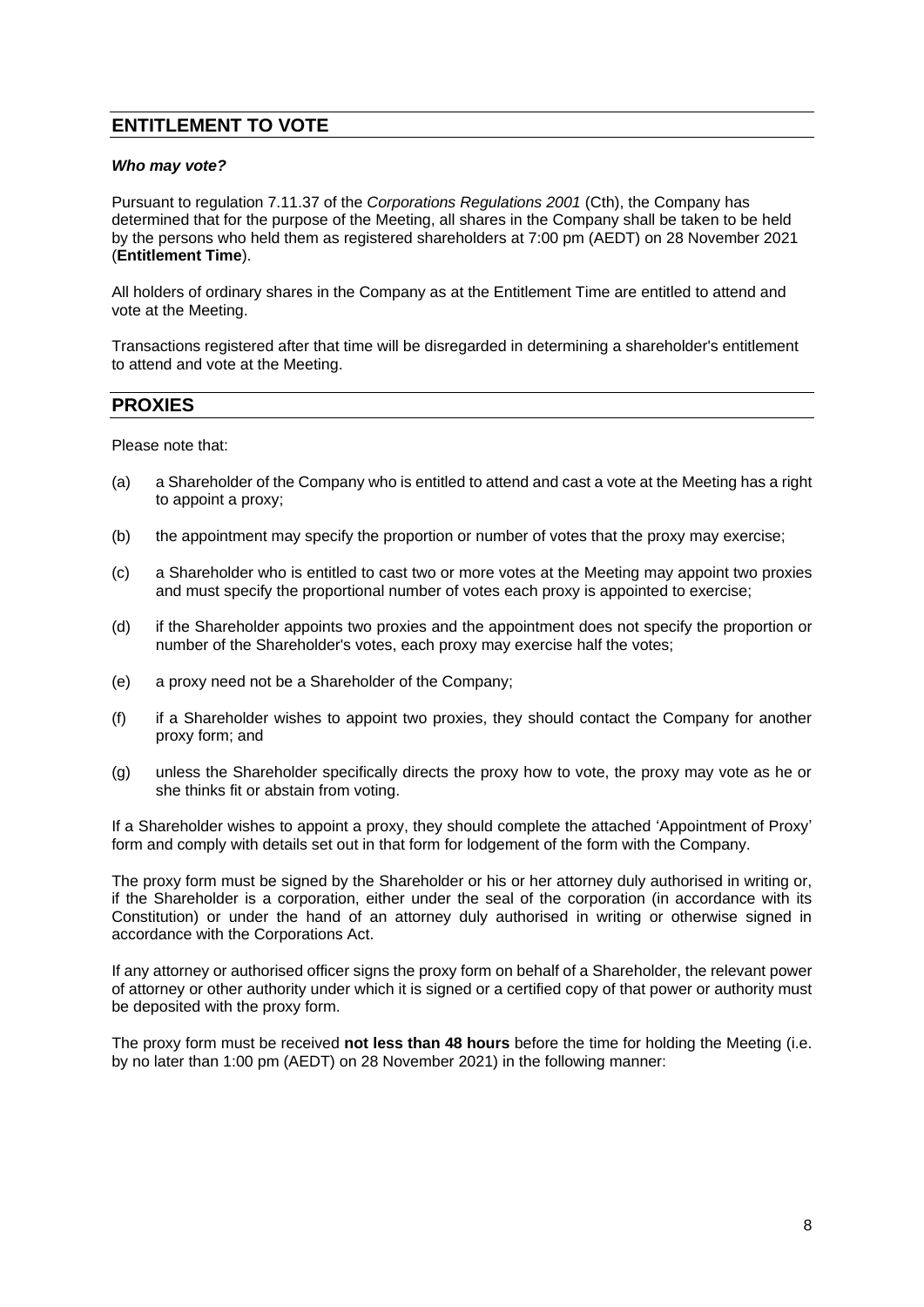| Online          | Lodge the Proxy Form online<br>at<br>https://investor.automic.com.au/#/loginsah<br>by<br>following the instructions: Login to the Automic<br>website using the holding details as shown on the<br>Proxy<br>Form. Click on 'View Meetings' – 'Vote'. To use<br>the online lodgement facility, Shareholders will<br>need their holder number (Securityholder |
|-----------------|------------------------------------------------------------------------------------------------------------------------------------------------------------------------------------------------------------------------------------------------------------------------------------------------------------------------------------------------------------|
|                 | Reference Number (SRN) or Holder Identification<br>Number (HIN)) as shown on the front of the Proxy<br>Form.                                                                                                                                                                                                                                               |
| <b>By Post</b>  | Automic, GPO Box 5193, Sydney NSW 2001                                                                                                                                                                                                                                                                                                                     |
| <b>By Hand</b>  | Due to COVID-19 restrictions hand delivery of<br>proxies will not be available.                                                                                                                                                                                                                                                                            |
| <b>By Email</b> | hello@automicgroup.com.au                                                                                                                                                                                                                                                                                                                                  |

If a representative of a corporate shareholder or a corporate proxy will be attending the Meeting, the representative should provide to the Share Registry prior to the Meeting adequate evidence of their appointment, unless this has previously been provided to the Share Registry.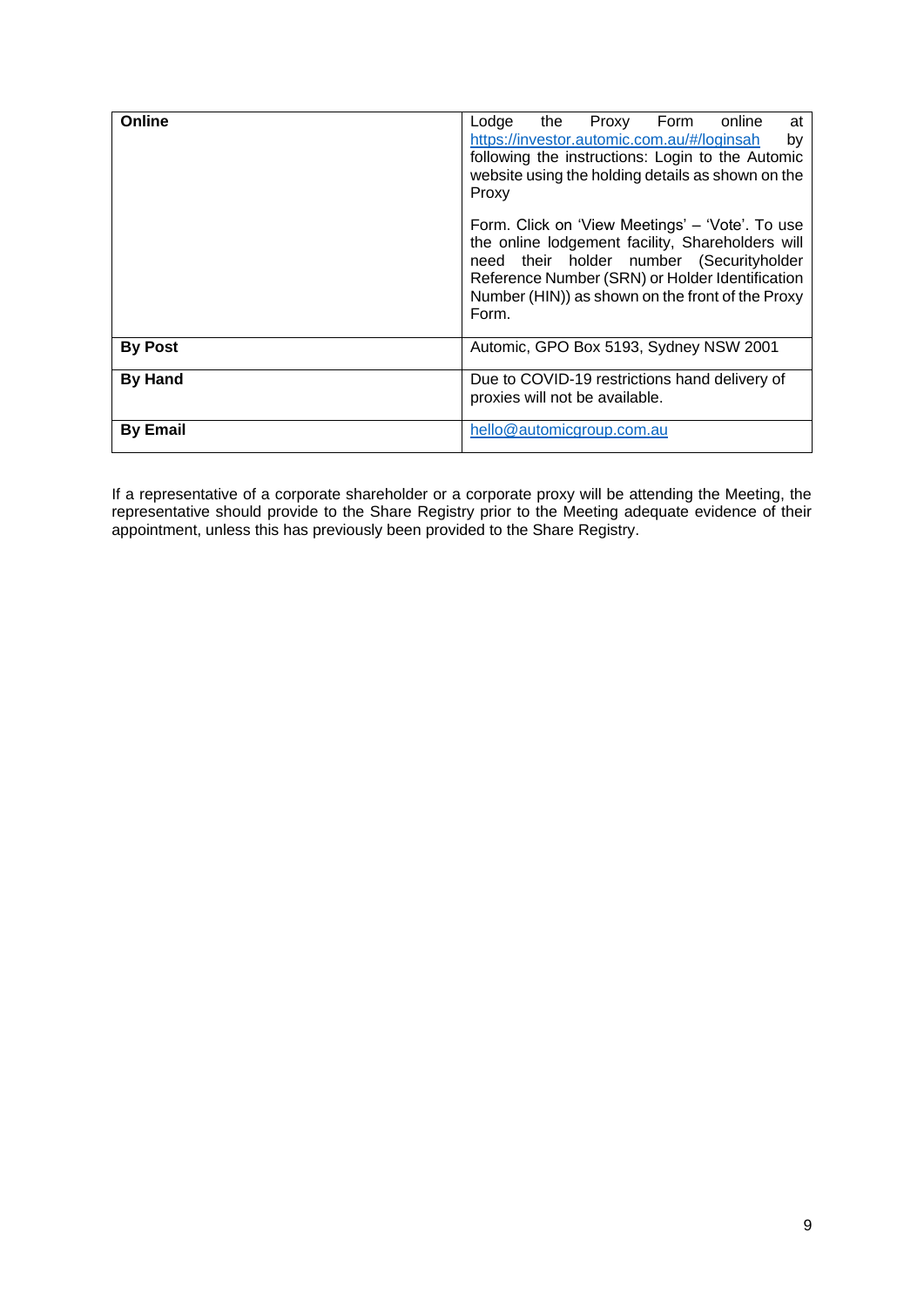## <span id="page-9-0"></span>**EXPLANATORY STATEMENT**

This Explanatory Statement is included in and forms part of the Notice of Meeting. It contains background information pertaining to the Resolutions to be considered at the Meeting as well as information required to be given to Shareholders under the Listing Rules in relation to the Resolutions.

It is given to Shareholders to help them determine how to vote on the Resolutions set out in the Notice of Meeting.

Shareholders should read this Explanatory Statement in full and in conjunction with the other sections of this Document, in order to gain a comprehensive understanding of the Resolutions proposed in the Notice of Meeting.

If you are in doubt about what to do in relation to a Resolution, you should consult your financial or other professional adviser.

## **1. RESOLUTION 1 – ADOPTION OF REMUNERATION REPORT**

#### **1.1 Background**

The Annual Report for the year ended 30 June 2021 contains the Company's Remuneration Report on pages 28 to 39. The Remuneration Report sets out the Company's remuneration policies and reports the remuneration arrangements in place for the Directors of the Company.

The Corporations Act requires the agenda for the Annual General Meeting of a listed company to include a resolution for the adoptions of the Remuneration Report. The Corporations Act expressly provides that the vote on the resolution is advisory only and does not bind the Directors of the Company.

Shareholders attending the Annual General Meeting will be given a reasonable opportunity to ask questions and comment on the Remuneration Report.

#### **1.2 Voting Exclusion Statement**

A description of the persons not permitted to vote on Resolution 1, and whose votes will be disregarded if cast on Resolution 1, is set out in the Notice.

#### **2. RESOLUTION 2 – 10% PLACEMENT CAPACITY**

#### **2.1 Requirement for Shareholder Approval under Listing Rule 7.1A**

Listing Rule 7.1A enables eligible entities to issue Equity Securities up to 10% of their issued capital through placements over a 12-month period, following approval at its Annual General Meeting (**10% Placement Capacity**). This 10% Placement is in addition to the 15% placement capacity that a Company may utilise according to Listing Rule 7.1.

The Company is an eligible entity as it is not included in the S&P/ASX 300 Index and has a market capitalisation of less than A\$300 million.

The Company is seeking Shareholder approval to enable the Company to issue Equity Securities under the 10% Placement Capacity. The exact number of Shares that may be issued by the Company pursuant to this Resolution 2 will be determined in accordance with Listing Rule 7.1A.2.

#### **2.2 Required information under Listing Rule 7.3A**

For the purpose of Listing Rule 7.3A, the Company gives the following details in relation to this Resolution 2:

*(a) Formula for calculating the 10% Placement Capacity:*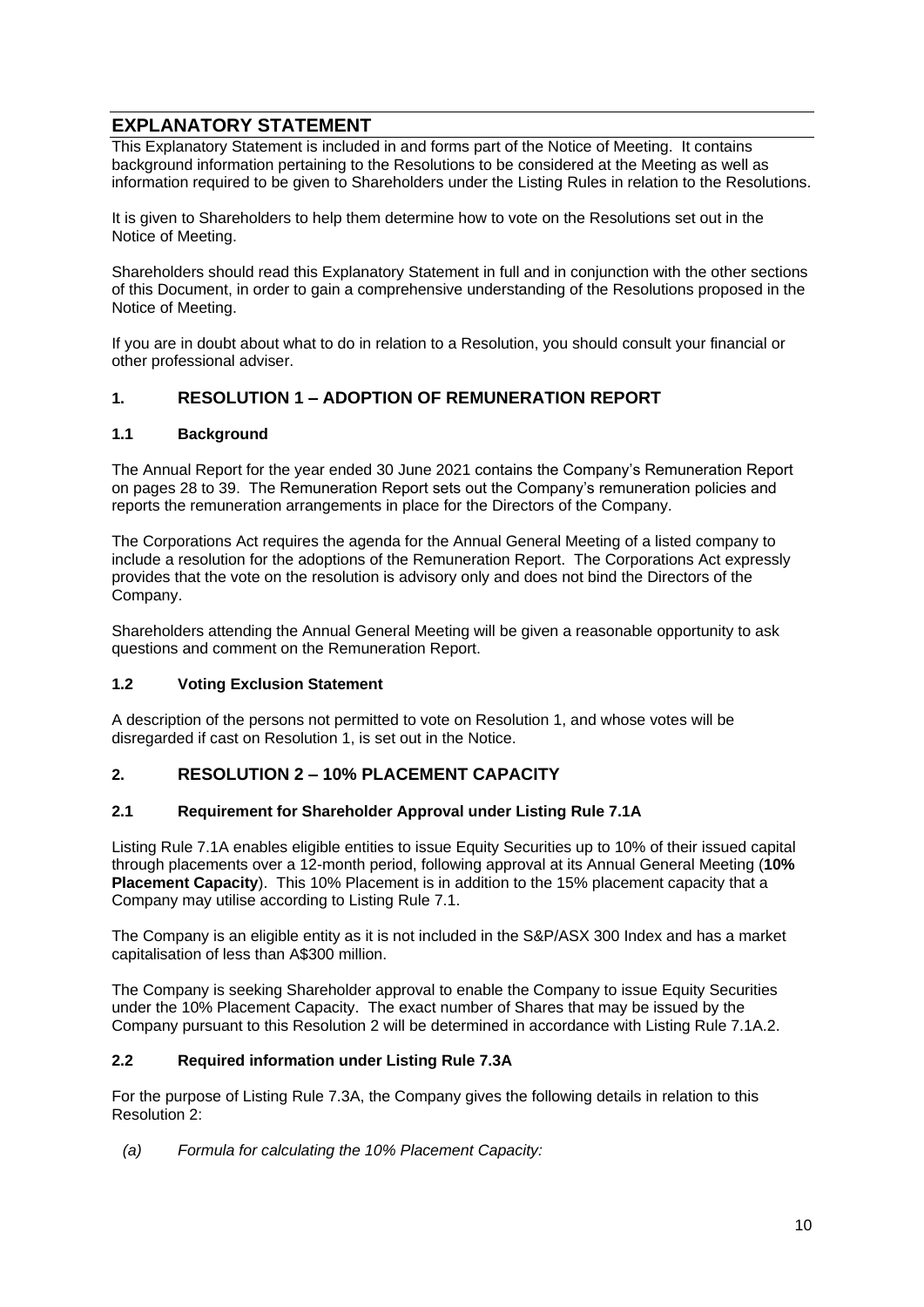The number of Equity Securities which the Company may issue pursuant to this Resolution 2 in accordance with Listing Rule 7.1A.2 may be calculated in accordance with the following formula:

#### **(A x D) – E**

#### **Where:**

**A** is the number of Shares on issue at the commencement of the relevant period,

- (i) **plus** the number of fully paid ordinary shares issued in the previous in the relevant period under an exception in Listing Rule 7.2 other than exception 9, 16 or 17,
- (ii) **plus** the number of fully paid ordinary securities issued in the relevant period on the conversion of convertible securities within rule 7.2 exception 9 where:
	- A. the convertible securities were issued or agreed to be issued before the commencement of the relevant period; or
	- B. the issue of, or agreement to issue, the convertible securities was approved, or taken under these rules to have been approved, under rule 7.1 or rule 7.4,
- (iii) **plus** the number of partly paid securities issued in the relevant period under an agreement to issue securities within rule 7.2 exception 16 where:
	- A. the agreement was entered into before the commencement of the relevant period; or
	- B. the agreement or issue was approved, or taken under these rules to have been approved, under rule 7.1 or 7.4,
- (iv) **plus** the number of fully paid ordinary securities issued in the relevant period with approval of holders of shares under Listing Rule 7.1 and 7.4,
- (v) plus the number of partly paid ordinary securities that became fully paid in the relevant period,
- (vi) **less** the number of fully paid ordinary shares cancelled in the relevant period.

#### **D** is 10%

**E** is the number of Equity Securities issued or agreed to be issued under Listing Rule 7.1A.2 in the 12 months before the date of issue or agreement to issue that are not issued with the approval of Shareholders under Listing Rule 7.1 and 7.4.

In relation to the Company, "relevant period" means the 12 month period immediately preceding the date of issue or agreement.

#### *(b) Issue price of securities*

The minimum price at which Equity Securities are issued will not be less than 75% of the volume weighted average price of the Equity Securities in the same class, calculated or the 15 trading days on which trades were recorded immediately before:

- (i) the date on which the Equity Securities are issued or agreed to be issued by the Company and the recipient of the Equity Securities; or
- (ii) if the Equity Securities are not issued within ten trading days of the date in paragraph (i) above, the date on which the Equity Securities are issued.

#### *(c) Risk of economic and voting dilution of ordinary securities holders*

Any issue of Equity Securities under the 10% Placement will dilute the voting interests and may dilute the economic interests of Shareholders who do not receive Equity Securities under the issue.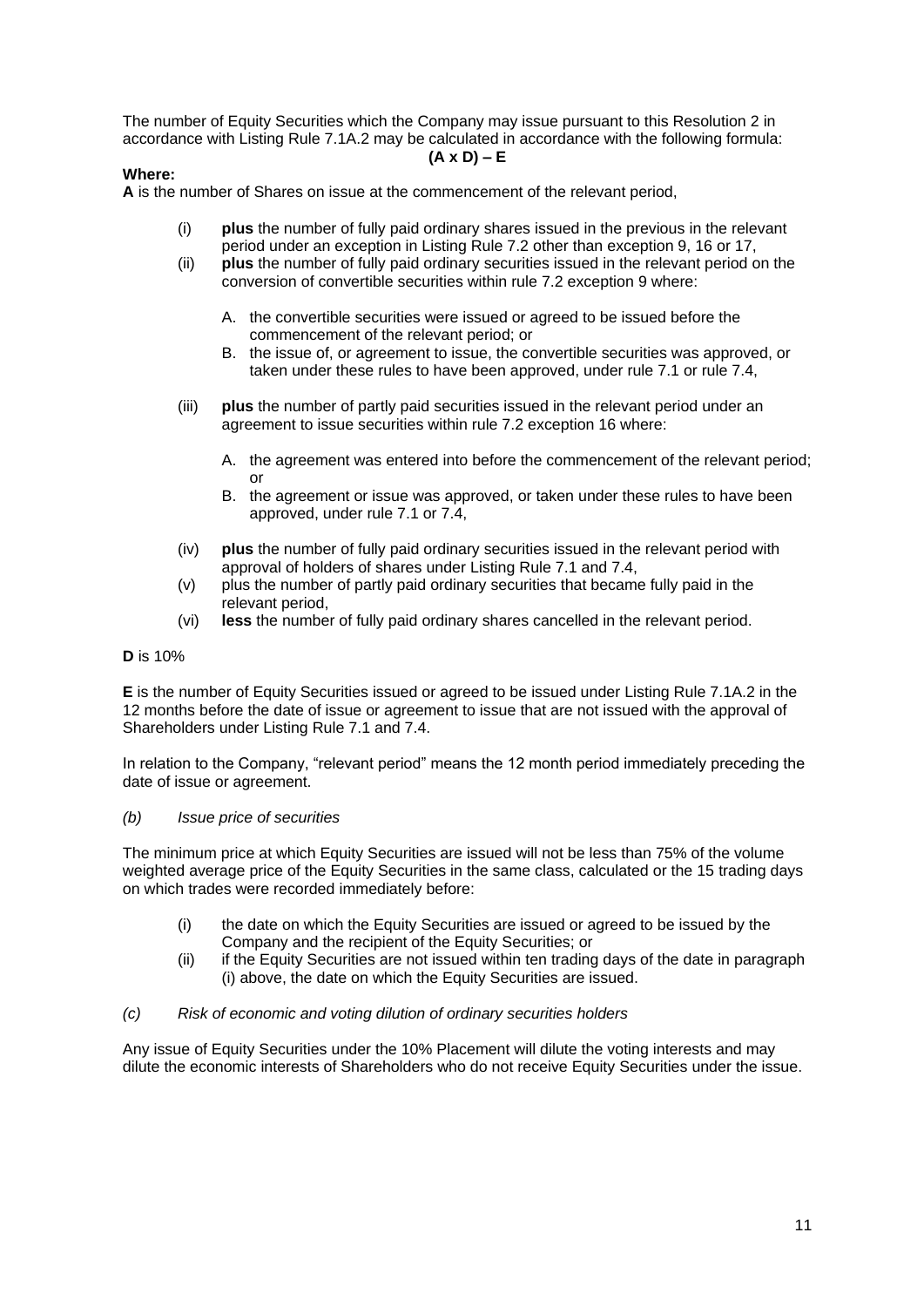The table below seeks to demonstrate the potential dilution of existing members from the issue of Equity Securities under the 10% Placement calculated in accordance with the formula in ASX Listing Rule 7.1A.2. The table considers the current number of shares on issue, the effect of a change in the number of shares on issue, and a variation in the issue price of shares (noting that shares may only be issued at up to a 25% discount based on the volume weighted average price of the shares calculated over the 15 trading days preceding the issue.)

## **VOTING DILUTION**

| Number of<br>shares on<br><b>issue</b> | <b>Dilution</b><br>variable     | \$0.0095 (50%<br>decrease in current<br>issue price) | \$0.019 (current<br>issue price) | \$0.0285 (100% increase in<br>current issue price) |
|----------------------------------------|---------------------------------|------------------------------------------------------|----------------------------------|----------------------------------------------------|
| 1,903,635,600<br>(current)             | Additional 10%<br>shares issued | 190,363,560                                          | 190,363,560                      | 190,363,560                                        |
|                                        | Funds raised                    | \$1,808,454                                          | \$3,616,908                      | \$5,425,361                                        |
| 2,855,453,400<br>(50% increase)        | Additional 10%<br>shares issued | 285,545,340                                          | 285,545,340                      | 285,545,340                                        |
|                                        | Funds raised                    | \$2,712,681                                          | \$5,482,361                      | \$8,138,042                                        |
| 3,807,271,200<br>(100%<br>increase)    | Additional 10%<br>shares issued | 380,727,120                                          | 380,727,120                      | 380,727,120                                        |
|                                        | <b>Funds raised</b>             | \$3,616,908                                          | \$7,233,815                      | \$10,850,723                                       |

This tables makes the following assumptions:

- (i) the current number of Shares on issue is the number of Shares on issue at as the date of this Notice;
- (ii) the current issue price is the closing price of Shares on 4 October 2021;
- (iii) the Company issues the maximum possible number of Equity Securities under the 10% Placement Capacity;
- (iv) the calculations above do not show the dilution that any one Shareholder will be subject to - all Shareholders should consider the dilution caused to their own shareholding depending on their specific circumstances; and
- (v) this table does not consider any dilution which may occur subject to ASX Listing Rule 7.1.

There is a risk that:

- (i) the market price for the Company's Equity Securities may be lower on the date of issue of the Equity Securities than on the date of the Annual General Meeting; and
- (ii) the Equity Securities may be issued at a price which is at a discount to the market price for the Company's Equity Securities on the issue date.

#### *(d) Date approval will expire*

The approval given pursuant to Resolution 2 will expire on the earlier of:

- (i) The date that is 12 months after the date of the Meeting at which approval for this Resolution is obtained; or
- (ii) The time and date of the Company's next annual general meeting; or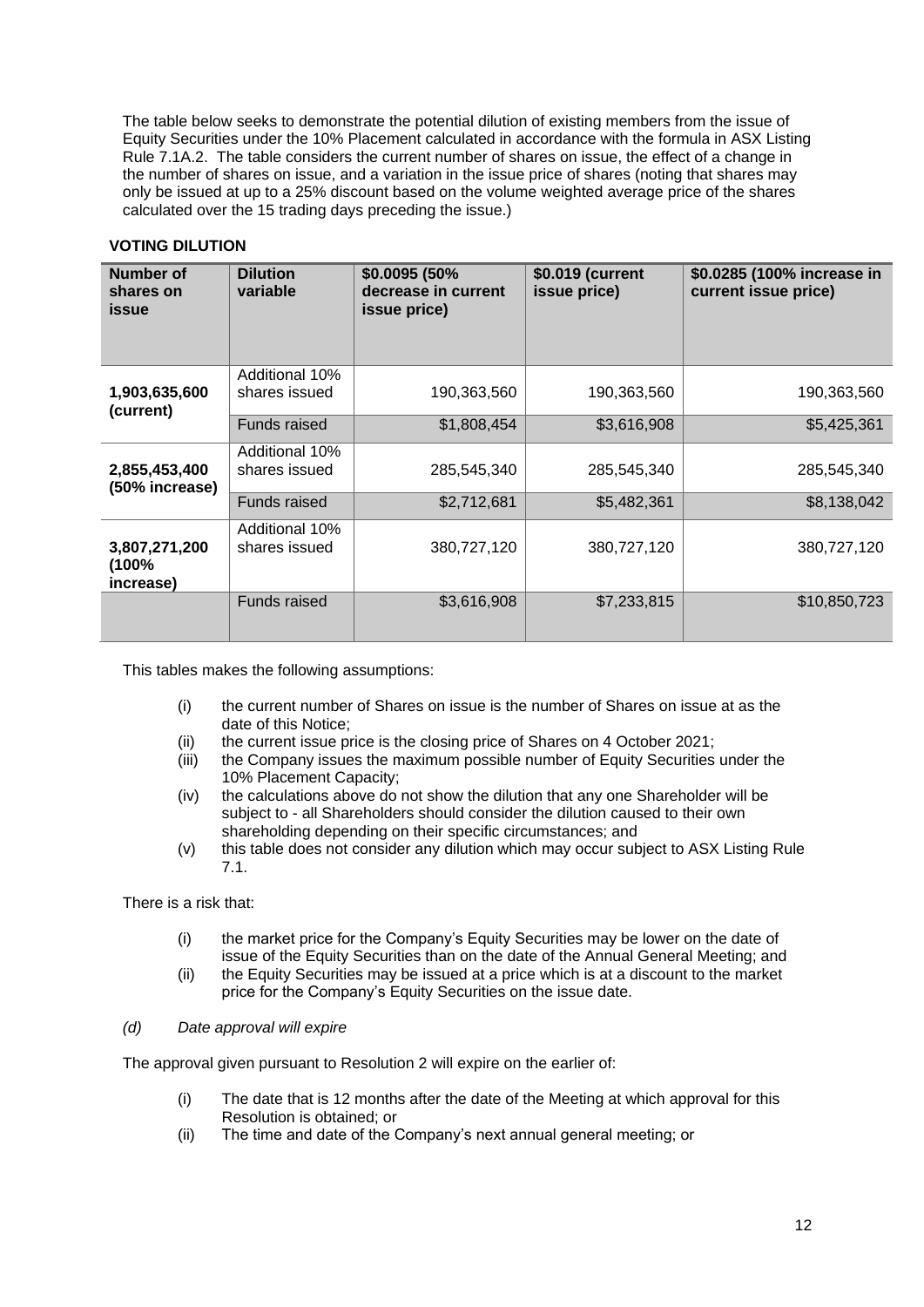- (iii) the date of approval by Shareholders of any transaction under Listing Rule 11.1.2 (significant change to the nature or scale of the Company's activities) or 11.2 (disposal of the Company's main undertaking) or such longer period if allowed by the ASX.
- *(e) Purpose*

The Company may issue Equity Securities under its 10% Placement for various purposes including the following:

- (i) progression of the Company's Gidgee Project and regional projects;
- (ii) acquisition opportunities; and
- (iii) general working capital purposes.
- *(f) Allocation policy*

The allottees of the Equity Securities under the 10% Placement Capacity have not yet been determined, however, the Company may issue Equity Securities under the 10% Placement Capacity to current Shareholders or new investors or both. No recipients of Equity Securities under the 10% Placement Capacity will be related parties of the Company.

The Company will determine who will receive Equity Securities under the 10% Placement Capacity if and when it decides to utilise the 10% Placement Capacity, taking into consideration the following:

- (i) the purpose of the issue;
- (ii) alternative fund raising methods available;
- $(iii)$  the effect of the issue on the Company:
- (iv) the circumstances of the Company, financial and otherwise;
- (v) prevailing market conditions; and
- (vi) advice from corporate, financial and broking advisers (as applicable).
- *(g) Prior approval*

The Company obtained approval at the 2020 AGM under Listing Rule 7.1A.

*(h) Issue of Shares under rule 7.1A.2 since 2020 AGM* 

The Company has not issued any fully paid ordinary shares under rule 7.1A.2 (**7.1A.2 Shares**) in the 12 months preceding the date of the Meeting.

#### **2.3 Voting Exclusion Statement**

There is no voting exclusion statement for this Resolution. As at the date of this Notice of Meeting the Company has no specific plans to issue Equity Securities pursuant to ASX Listing Rule 7.1A and therefore it is not known who (if any) may participate in a potential (if and) issue of Equity Securities under ASX Listing Rule 7.1A, and therefore no existing Shareholder will be excluded from voting on this Resolution.

## **2.4 Recommendation of Directors**

Each Director recommends that Shareholders vote **IN FAVOUR** of Resolution 2. Each Director confirms that he has no personal interest in the outcome of Resolution 2 other than in his capacity as a Shareholder or an Associate of a Shareholder.

## **3. RESOLUTION 3 – ELECTION OF DEBRA FULLARTON**

#### **3.1 Background**

Ms Debra Fullarton was appointed to the Board of the Company as a non-executive director in April 2018.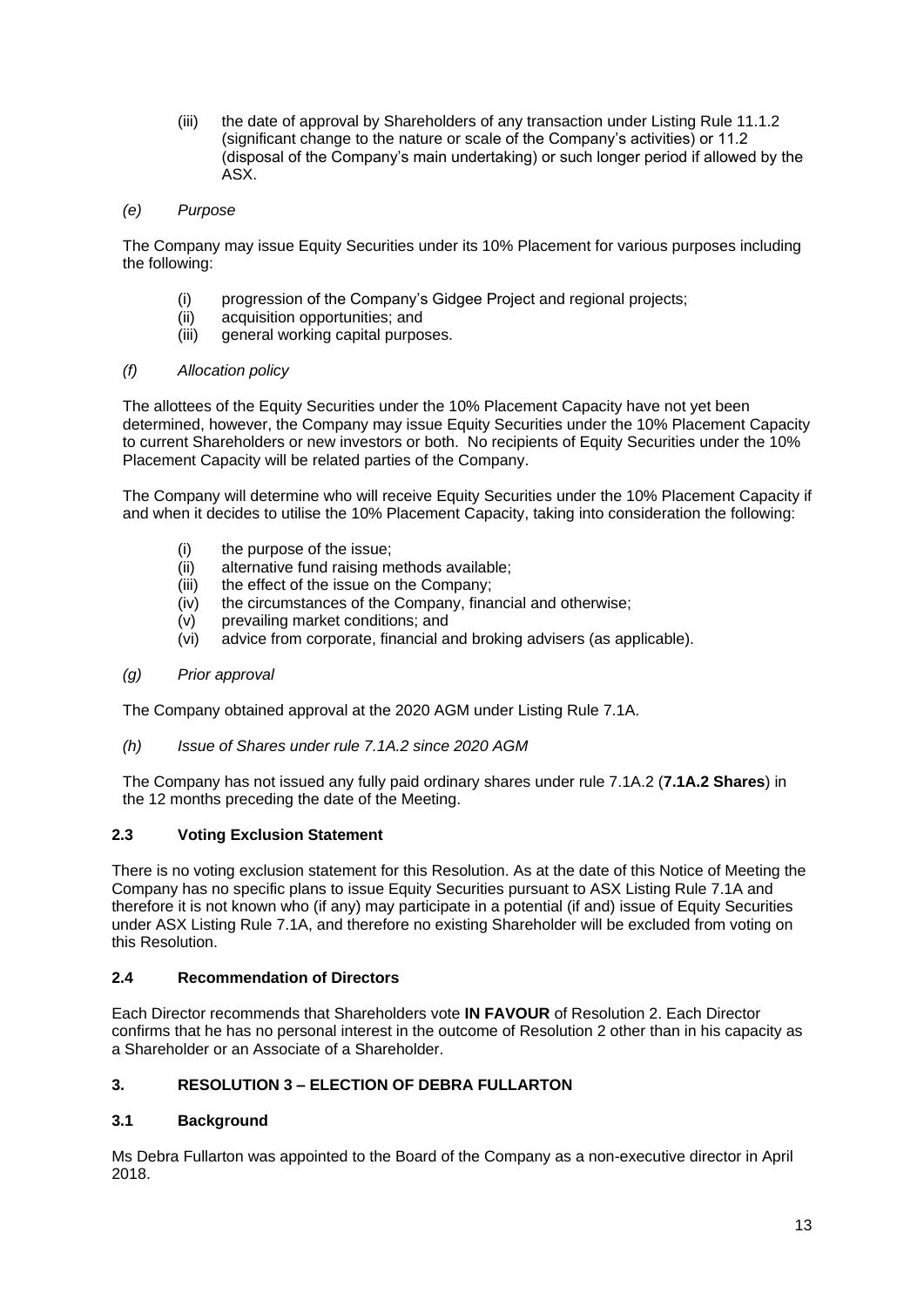Ms Fullarton is an experienced Chartered Accountant with 25 years' experience in senior roles including as Executive Director, Chief Financial Officer and Financial Manager at Auris Minerals Ltd and De Beers Australia Exploration Limited. Ms Fullarton is also the current Chief Executive Officer at Westgold Resources Limited. Ms Fullarton completed her professional training with Deloitte and holds a Bachelor of Accounting with Honours from the University of South Africa. Ms Fullarton has been a member of the Institute of Chartered Accountants in Australia since 2005.

## **3.2 Requirement for Shareholder Approval**

Listing Rule 14.5 also provides that an ASX listed company which has directors must hold an election of directors at each annual general meeting.

Article 13.2 of the Constitution requires that at the annual general meeting, one-third of the Directors shall retire from office, provided that no director except a managing director shall hold office for a period in excess of 3 years, or until the third annual general meeting following his or her appointment, whichever is the longer, without submitting himself for re-election.

Accordingly, Shareholders are asked to consider and vote upon the election of Ms Debra Fullarton as a Director of the Company.

If this Resolution is not approved, Ms Fullarton will not be able to serve as a member of the Board and Gateway will need to consider other appropriately qualified members to serve on its board.

## **3.3 Voting Exclusion Statement**

A description of the persons not permitted to vote on Resolution 3, and whose votes will be disregarded if cast on Resolution 3, is set out in the Notice.

#### **3.4 Recommendation of Directors**

Each Director, other than Ms Debra Fullarton, who has a personal interest in the outcome of Resolution 3, recommends that Shareholders vote **IN FAVOUR** of Resolution 3. Each Director, other than Ms Debra Fullarton, confirms that they have no personal interest in the outcome of Resolution 3 other than in their capacity as a Shareholder or an Associate of a Shareholder.

#### **4. RESOLUTION 4 – ELECTION OF SCOTT BROWN**

#### **4.1 Background**

Mr Scott Brown was appointed to the Board of the Company as a non-executive director in April 2018.

Mr Brown is a company director with 25 years' experience in project management, business development and logistics across resource sectors, security risk-management and commercial construction, both in Australia and internationally.

#### **4.2 Requirement for Shareholder Approval**

Listing Rule 14.5 also provides that an ASX listed company which has directors must hold an election of directors at each annual general meeting.

Article 13.2 of the Constitution requires that at the annual general meeting, one-third of the Directors shall retire from office, provided that no director except a managing director shall hold office for a period in excess of 3 years, or until the third annual general meeting following his or her appointment, whichever is the longer, without submitting himself for re-election.

Accordingly, Shareholders are asked to consider and vote upon the election of Mr Scott Brown as a Director of the Company.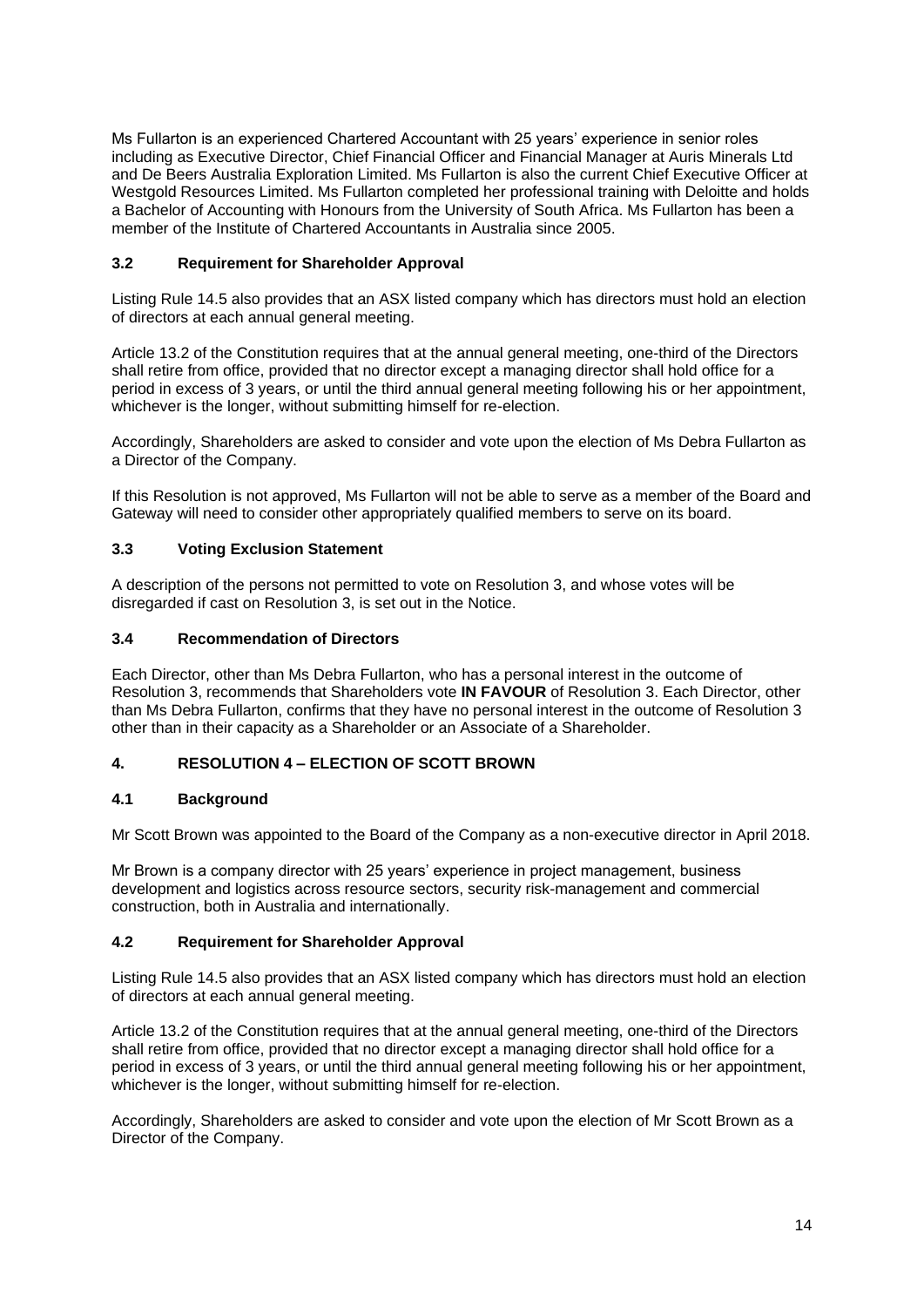If this Resolution is not approved, Mr Brown will not be able to serve as a member of the Board and Gateway will need to consider other appropriately qualified members to serve on its board.

## **4.3 Voting Exclusion Statement**

A description of the persons not permitted to vote on Resolution 4, and whose votes will be disregarded if cast on Resolution 4, is set out in the Notice.

## **4.4 Recommendation of Directors**

Each Director, other than Mr Scott Brown, who has a personal interest in the outcome of Resolution 4, recommends that Shareholders vote IN FAVOUR of Resolution 4. Each Director, other than Mr Scott Brown, confirms that they have no personal interest in the outcome of Resolution 4 other than in their capacity as a Shareholder or an Associate of a Shareholder.

## <span id="page-14-0"></span>**ENQUIRIES**

Shareholders are advised to contact Kar Chua, the Company Secretary, on 02 8316 3998 if they have any queries in respect of the matters set out in this Document.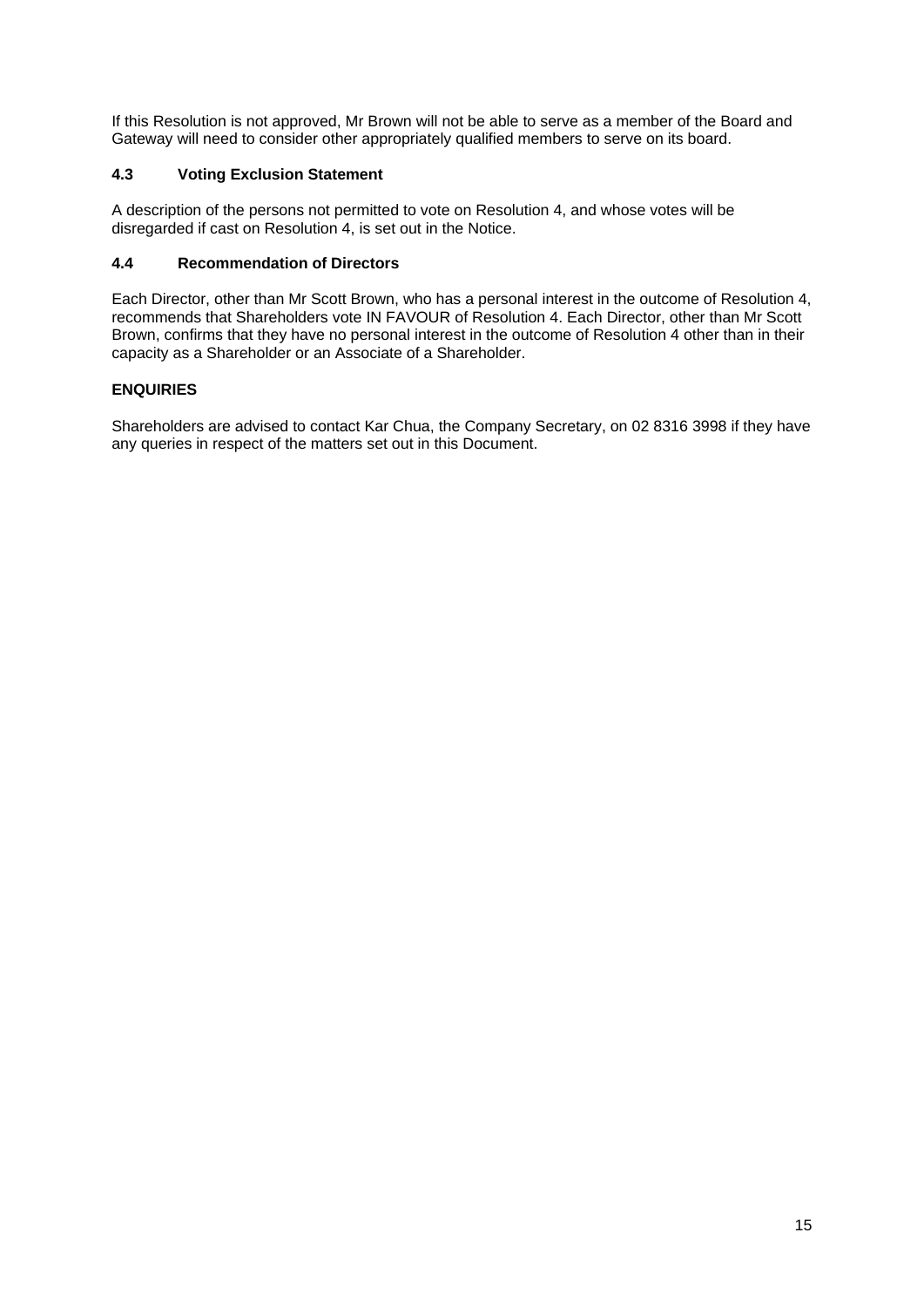## <span id="page-15-0"></span>**GLOSSARY**

For the purposes of this Document, the following terms have the meanings prescribed below:

| \$                                     | Australian dollars.                                                                                                                                                                                        |
|----------------------------------------|------------------------------------------------------------------------------------------------------------------------------------------------------------------------------------------------------------|
| <b>2020 AGM</b>                        | The Company's 2020 Annual General Meeting held on 20 November<br>2020.                                                                                                                                     |
| <b>AEDT</b>                            | Australian Eastern Daylight Savings Time.                                                                                                                                                                  |
| <b>Associate</b>                       | Has the meaning given in Listing Rule 19.12.                                                                                                                                                               |
| <b>ASIC</b>                            | Australian Securities & Investments Commission.                                                                                                                                                            |
| <b>ASX</b>                             | ASX Limited (ACN 008 624 691) or the securities exchange market<br>operated by it, as the context requires.                                                                                                |
| <b>Board</b>                           | The board of directors of the Company as constituted from time to time.                                                                                                                                    |
| <b>Business Day</b>                    | A day which is not a Saturday, Sunday, a bank holiday or a public<br>holiday in New South Wales, Australia, and any other day that ASX<br>declares is not a business day.                                  |
| <b>Chair</b>                           | The person chairing the Meeting.                                                                                                                                                                           |
| <b>Company or Gateway</b>              | Gateway Mining Limited (ACN 008 402 391).                                                                                                                                                                  |
| <b>Constitution</b>                    | The constitution of the Company (as amended from time to time).                                                                                                                                            |
| <b>Corporations Act</b>                | The Corporations Act 2001 (Cth).                                                                                                                                                                           |
| <b>Director</b>                        | A director of the Company as at the date of this Document.                                                                                                                                                 |
| <b>Document</b>                        | This document entitled "Notice of Annual General Meeting", including<br>any annexures or schedules to or of this document.                                                                                 |
| <b>Equity Security</b>                 | Has the meaning given in Listing Rule 19.12.                                                                                                                                                               |
| <b>Explanatory</b><br><b>Statement</b> | The section entitled "Explanatory Statement" of this Document, forming<br>part of the Notice.                                                                                                              |
| <b>Listing Rules</b>                   | The listing rules of the ASX as amended from time to time.                                                                                                                                                 |
| <b>Meeting</b>                         | The Annual General Meeting of the Company convened pursuant to this<br>Notice.                                                                                                                             |
| Notice or Notice of<br><b>Meeting</b>  | The notice convening this Meeting as set out in this Document.                                                                                                                                             |
| <b>Ordinary Resolution</b>             | A resolution of Shareholders that is approved by a simple majority of the<br>votes cast by Shareholders present at the Meeting (whether in person or<br>by proxy) and entitled to vote on that resolution. |
| <b>Proxy Form</b>                      | The proxy form attached to this Document.                                                                                                                                                                  |
| <b>Related Party</b>                   | Has the meaning given to that term in Listing Rule 19.12.                                                                                                                                                  |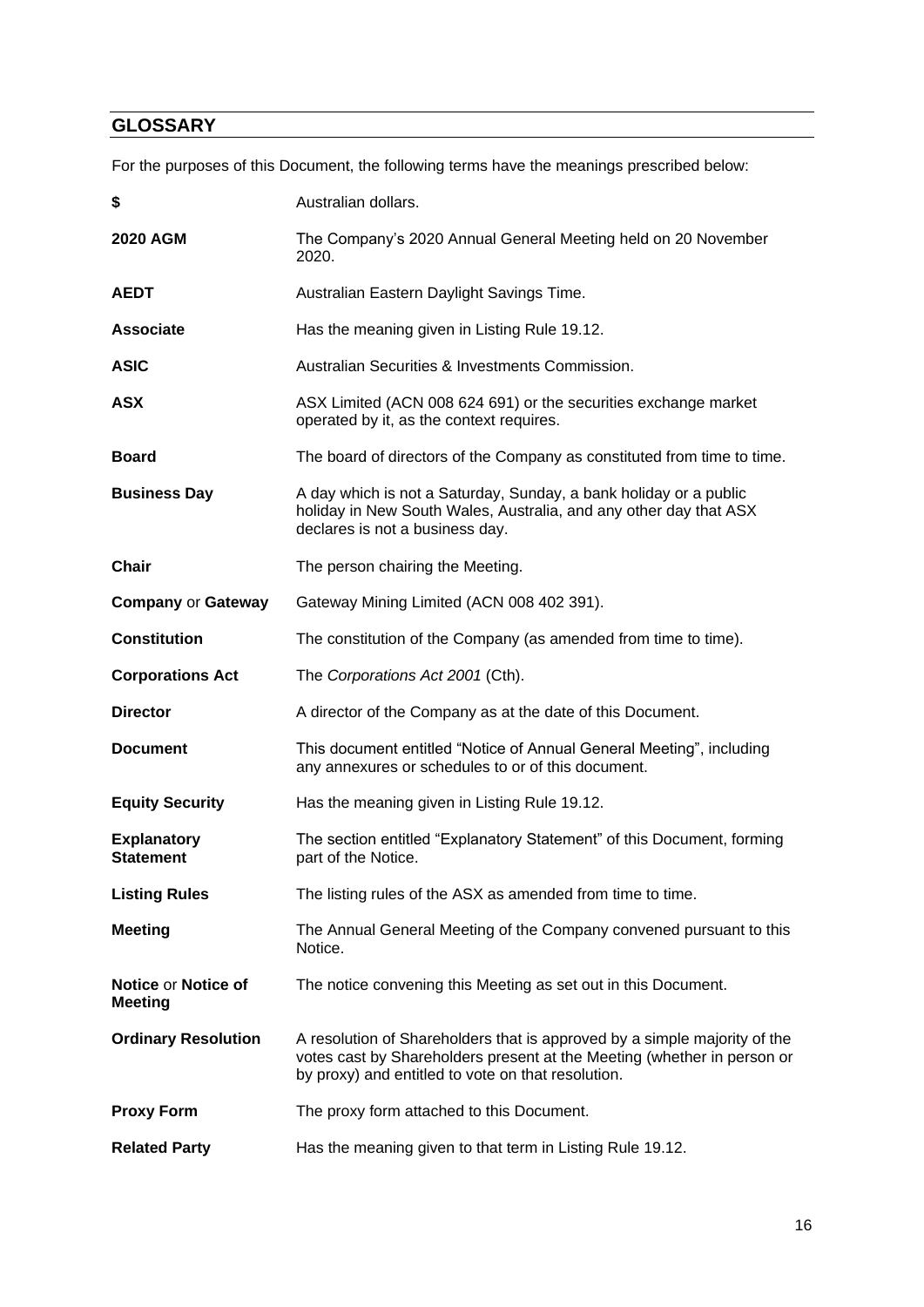| <b>Resolution</b>             | A resolution set out in the Notice.                                                                                                                                                                                           |
|-------------------------------|-------------------------------------------------------------------------------------------------------------------------------------------------------------------------------------------------------------------------------|
| <b>Share</b>                  | A fully paid ordinary share in the issued share capital of the Company.                                                                                                                                                       |
| <b>Share Registry</b>         | Automic Registry Services Pty Limited (ACN 152 260 814).                                                                                                                                                                      |
| <b>Shareholder</b>            | A person recorded on the register of members maintained by the<br>Company pursuant to sections 168 and 169 of the Corporations Act as a<br>holder of one or more Shares.                                                      |
| <b>Sophisticated Investor</b> | A person to whom an offer of the Company's Equity Securities may be<br>made without disclosure in reliance on section 708(8) or 708(11) of the<br>Corporations Act and that is not already a Related Party of the<br>Company. |
| <b>Special Resolution</b>     | A resolution of Shareholders that is approved by 75% of the votes cast<br>by Shareholders present at the Meeting (whether in person or by proxy)<br>and entitled to vote on that resolution.                                  |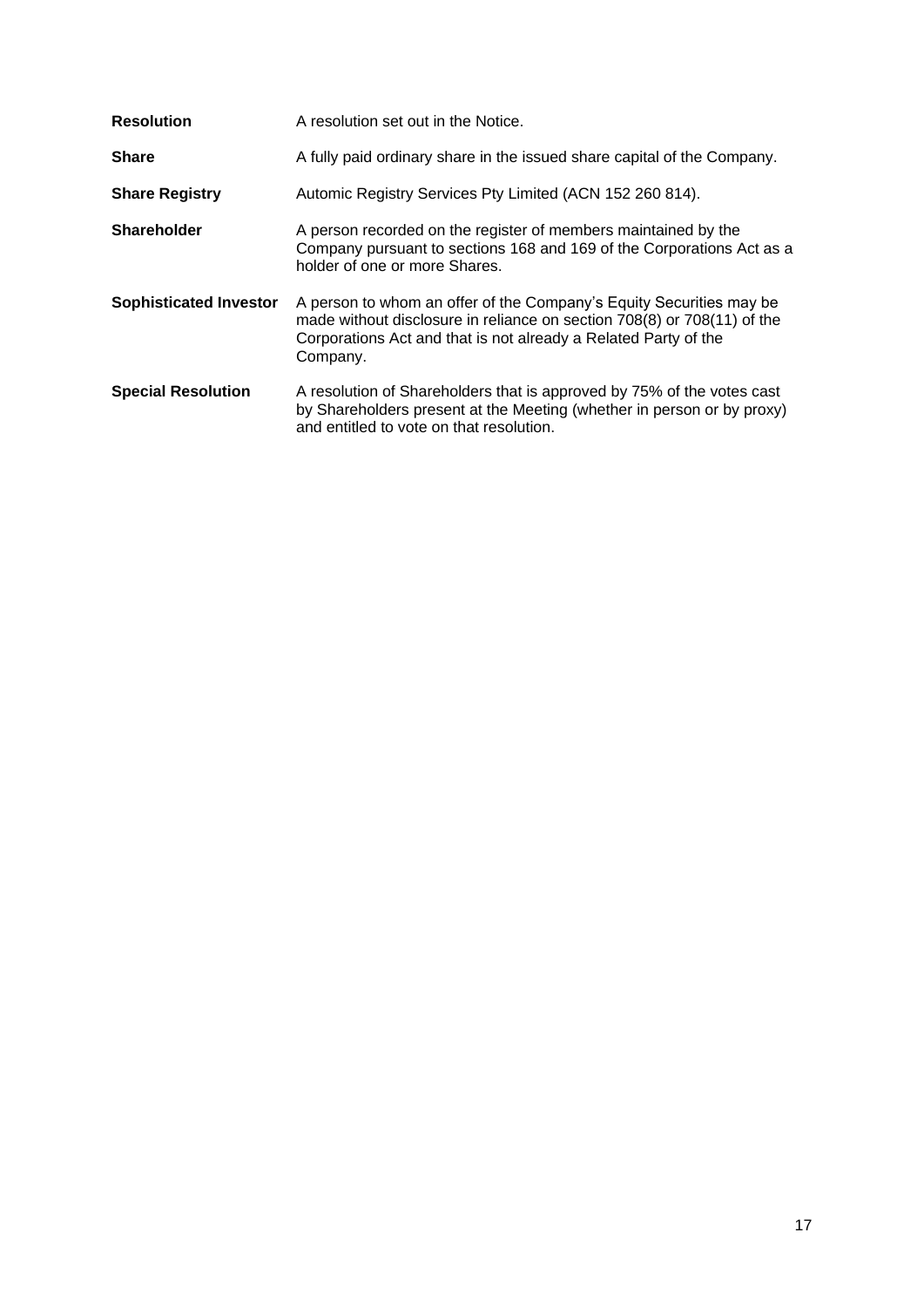<span id="page-17-0"></span>**ANNEXURE A – PROXY FORM – GATEWAY MINING LIMITED**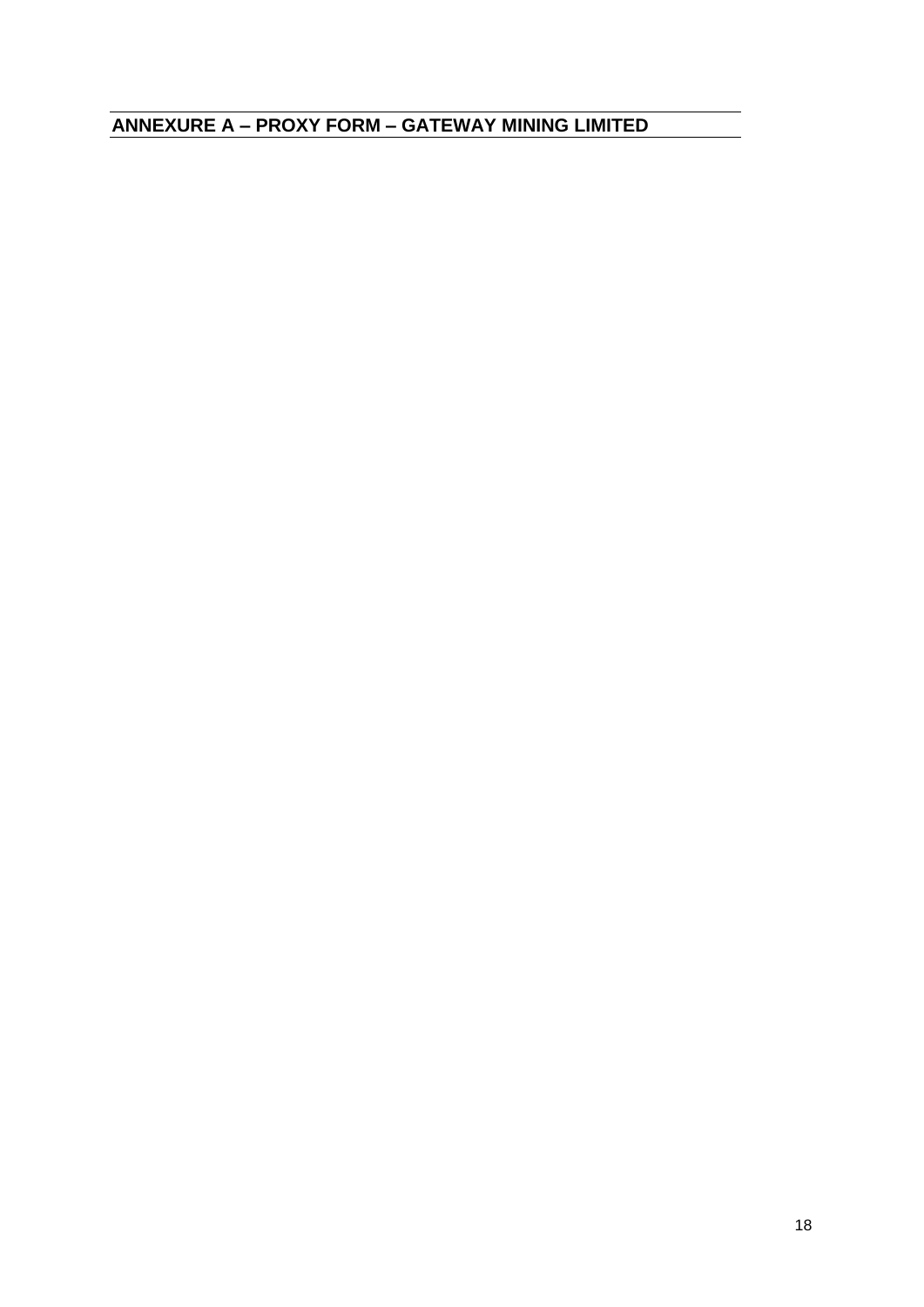

#### Gateway Mining Limited | ACN 008 402 391

# Proxy Voting Form

If you are attending the virtual Meeting please retain this Proxy Voting Form for online Securityholder registration.

[EntityRegistrationDetailsLine1Envelope] [EntityRegistrationDetailsLine2Envelope] [EntityRegistrationDetailsLine3Envelope] [EntityRegistrationDetailsLine4Envelope] [EntityRegistrationDetailsLine5Envelope] [EntityRegistrationDetailsLine6Envelope]

## [HolderNumber]

Holder Number: [HolderNumber]

Your proxy voting instruction must be received by 1.00pm (AEDT) on Sunday, 28 November 2021, being not later than 48 hours before the commencement of the Meeting. Any Proxy Voting instructions received after that time will not be valid for the scheduled Meeting.

## SUBMIT YOUR PROXY

#### Complete the form overleaf in accordance with the instructions set out below. YOUR NAME AND ADDRESS

The name and address shown above is as it appears on the Company's share register. If this information is incorrect, and you have an Issuer Sponsored holding, you can update your address through the investor portal: https://investor.automic.com.au/#/home Shareholders sponsored by a broker should advise their broker of any changes.

#### STEP 1 – APPOINT A PROXY

If you wish to appoint someone other than the Chair of the Meeting as your proxy, please write the name of that Individual or body corporate. A proxy need not be a Shareholder of the Company. Otherwise, if you leave this box blank, the Chair of the Meeting will be appointed as your proxy by default.

#### DEFAULT TO THE CHAIR OF THE MEETING

Any directed proxies that are not voted on a poll at the Meeting will default to the Chair of the Meeting, who is required to vote these proxies as directed. Any undirected proxies that default to the Chair of the Meeting will be voted according to the instructions set out in this Proxy Voting Form, including where the Resolutions are connected directly or indirectly with the remuneration of KMP.

#### STEP 2 - VOTES ON ITEMS OF BUSINESS

You may direct your proxy how to vote by marking one of the boxes opposite each item of business. All your shares will be voted in accordance with such a direction unless you indicate only a portion of voting rights are to be voted on any item by inserting the percentage or number of shares you wish to vote in the appropriate box or boxes. If you do not mark any of the boxes on the items of business, your proxy may vote as he or she chooses. If you mark more than one box on an item your vote on that item will be invalid.

#### APPOINTMENT OF SECOND PROXY

You may appoint up to two proxies. If you appoint two proxies, you should complete two separate Proxy Voting Forms and specify the percentage or number each proxy may exercise. If you do not specify a percentage or number, each proxy may exercise half the votes. You must return both Proxy Voting Forms together. If you require an additional Proxy Voting Form, contact Automic Registry Services.

#### SIGNING INSTRUCTIONS

Individual: Where the holding is in one name, the Shareholder must sign.

Joint holding: Where the holding is in more than one name, all Shareholders should sign.

Power of attorney: If you have not already lodged the power of attorney with the registry, please attach a certified photocopy of the power of attorney to this Proxy Voting Form when you return it.

Companies: To be signed in accordance with your Constitution. Please sign in the appropriate box which indicates the office held by you.

Email Address: Please provide your email address in the space provided.

#### By providing your email address, you elect to receive all communications despatched by the Company electronically (where legally permissible) such as a Notice of Meeting, Proxy Voting Form and Annual Report via email.

#### CORPORATE REPRESENTATIVES

If a representative of the corporation is to attend the Meeting the appropriate 'Appointment of Corporate Representative' should be produced prior to admission. A form may be obtained from the Company's share registry online at https://automic.com.au.

 $\mathsf L$  +  $\mathsf +$ 

#### Lodging your Proxy Voting Form:

#### Online:

Use your computer or smartphone to appoint a proxy at

#### [https://investor.automic.com.au/#/logi](https://investor.automic.com.au/#/loginsah) [nsah](https://investor.automic.com.au/#/loginsah)

or scan the QR code below using your smartphone

Login & Click on 'Meetings'. Use the Holder Number as shown at the top of this Proxy Voting Form. 回波湖回



#### **BY MAIL:**

Automic GPO Box 5193 Sydney NSW 2001

#### **IN PERSON:**

Automic Level 5, 126 Phillip Street Sydney NSW 2000

#### **BY EMAIL:**

[meetings@automicgroup.com.au](mailto:meetings@automicgroup.com.au)

**BY FACSIMILE:** +61 2 8583 3040

#### **All enquiries to Automic:**

#### **PHONE:**

1300 288 664 (Within Australia) +61 2 9698 5414 (Overseas)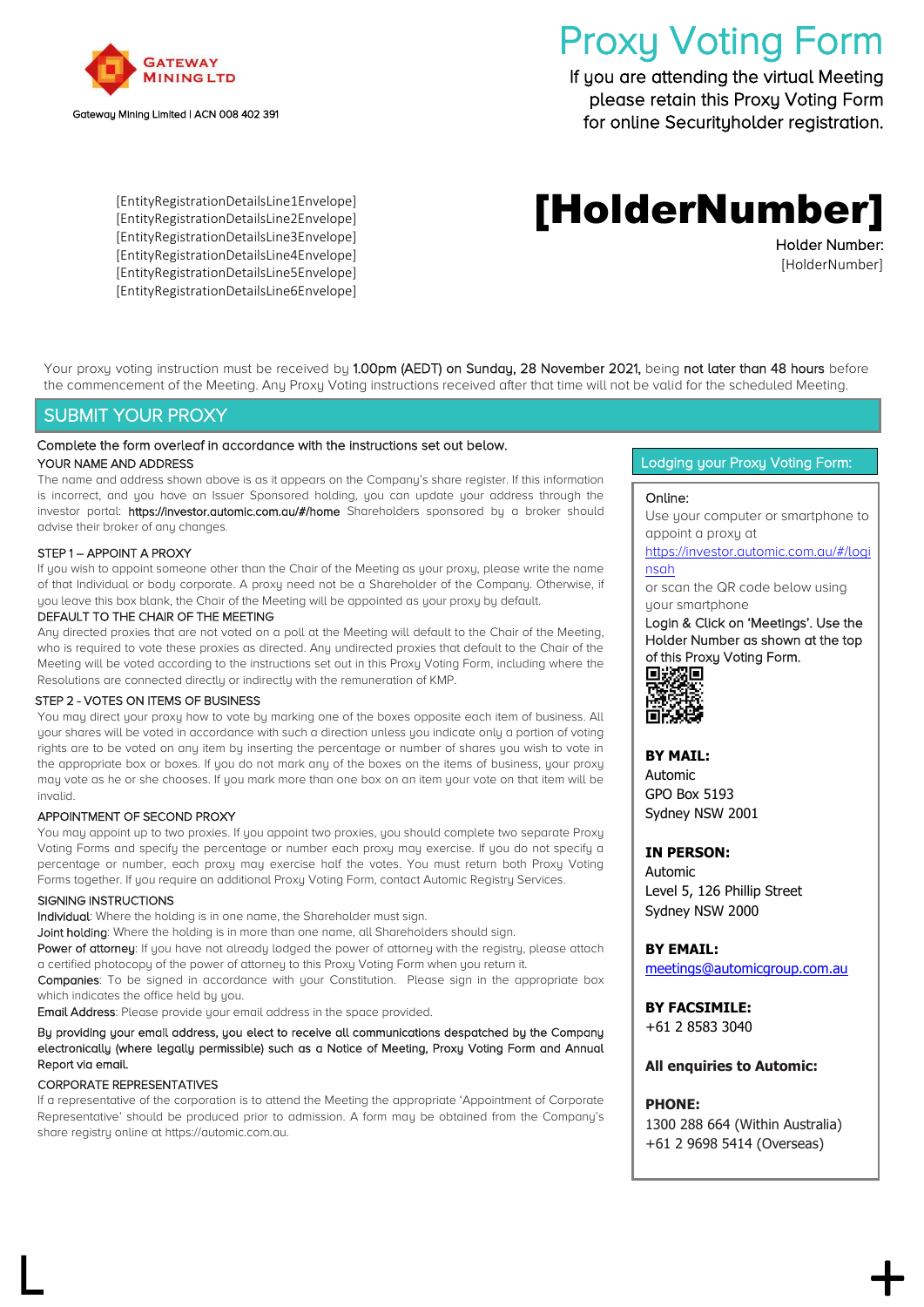|                                               | <b>VIRTUAL PARTICIPATION AT THE AGM:</b><br>The company is pleased to provide shareholders with the opportunity to attend and participate in a virtual Meeting through an online meeting                                                                                                                                                                                                                                                                                                                                               |                |
|-----------------------------------------------|----------------------------------------------------------------------------------------------------------------------------------------------------------------------------------------------------------------------------------------------------------------------------------------------------------------------------------------------------------------------------------------------------------------------------------------------------------------------------------------------------------------------------------------|----------------|
| <b>VIRTUAL AGM</b>                            | platform powered by Automic, where shareholders will be able to watch, listen, and vote online.<br>To access the virtual meeting:                                                                                                                                                                                                                                                                                                                                                                                                      |                |
|                                               | 1. Open your internet browser and go to investor.automic.com.au                                                                                                                                                                                                                                                                                                                                                                                                                                                                        | Σ              |
|                                               | 2. Login with your username and password or click "register" if you haven't already created an account. Shareholders are encouraged to create                                                                                                                                                                                                                                                                                                                                                                                          |                |
|                                               | an account prior to the start of the meeting to ensure there is no delay in attending the virtual meeting                                                                                                                                                                                                                                                                                                                                                                                                                              |                |
|                                               | Further information on how to do this is set out in the Notice of Meeting. The Explanatory Notes that accompany and form part of the Notice of<br>Meeting describe the various matters to be considered.                                                                                                                                                                                                                                                                                                                               |                |
|                                               | COMPLETE AND RETURN THIS FORM AS INSTRUCTED ONLY IF YOU DO NOT VOTE ONLINE<br>I/We being a Shareholder entitled to attend and vote at the Annual General Meeting of Gateway Mining Limited, to be held virtually at 1.00 pm<br>(AEDT) on Tuesday, 30 November 2021 hereby:                                                                                                                                                                                                                                                             |                |
|                                               | Appoint the Chairman of the Meeting (Chair) OR if you are not appointing the Chairman of the Meeting as your proxy, please write in the box<br>provided below the name of the person or body corporate you are appointing as your proxy or failing the person so named or, if no person is<br>named, the Chair, or the Chair's nominee, to vote in accordance with the following directions, or, if no directions have been given, and subject to the<br>relevant laws as the proxy sees fit and at any adjournment thereof.           |                |
| Appoint Your Proxy                            |                                                                                                                                                                                                                                                                                                                                                                                                                                                                                                                                        |                |
|                                               |                                                                                                                                                                                                                                                                                                                                                                                                                                                                                                                                        |                |
|                                               | voting intention.<br>AUTHORITY FOR CHAIR TO VOTE UNDIRECTED PROXIES ON REMUNERATION RELATED RESOLUTIONS<br>Where I/we have appointed the Chair as my/our proxy (or where the Chair becomes my/our proxy by default), I/we expressly authorise the Chair to<br>exercise my/our proxy on Resolution 1 (except where I/we have indicated a different voting intention below) even though Resolution 1 is connected<br>directly or indirectly with the remuneration of a member of the Key Management Personnel, which includes the Chair. |                |
|                                               | Resolutions<br>Against Abstain<br>For                                                                                                                                                                                                                                                                                                                                                                                                                                                                                                  |                |
|                                               | Adoption of Remuneration Report<br>1.                                                                                                                                                                                                                                                                                                                                                                                                                                                                                                  |                |
| <b>Your Voting</b>                            | <b>Special Resolution</b><br>2.                                                                                                                                                                                                                                                                                                                                                                                                                                                                                                        |                |
|                                               | 10% Placement Capacity                                                                                                                                                                                                                                                                                                                                                                                                                                                                                                                 |                |
|                                               | Election of Director - Ms Debra Fullarton<br>3.                                                                                                                                                                                                                                                                                                                                                                                                                                                                                        |                |
|                                               | Election of Director - Mr Scott Brown<br>4.                                                                                                                                                                                                                                                                                                                                                                                                                                                                                            |                |
|                                               |                                                                                                                                                                                                                                                                                                                                                                                                                                                                                                                                        |                |
|                                               | Please note: If you mark the abstain box for a particular Resolution, you are directing your proxy not to vote on that Resolution on a show of hands<br>or on a poll and your votes will not be counted in computing the required majority on a poll.                                                                                                                                                                                                                                                                                  | <u>ප</u>       |
|                                               |                                                                                                                                                                                                                                                                                                                                                                                                                                                                                                                                        |                |
|                                               | SIGNATURE OF SECURITYHOLDERS - THIS MUST BE COMPLETED<br>Individual or Securityholder 1<br>Securityholder 2<br>Securityholder 3                                                                                                                                                                                                                                                                                                                                                                                                        |                |
|                                               |                                                                                                                                                                                                                                                                                                                                                                                                                                                                                                                                        | [HolderNumber] |
|                                               | Sole Director and Sole Company Secretary<br>Director / Company Secretary<br>Director                                                                                                                                                                                                                                                                                                                                                                                                                                                   |                |
|                                               | Contact Name:                                                                                                                                                                                                                                                                                                                                                                                                                                                                                                                          |                |
|                                               |                                                                                                                                                                                                                                                                                                                                                                                                                                                                                                                                        |                |
|                                               | Email Address:                                                                                                                                                                                                                                                                                                                                                                                                                                                                                                                         |                |
|                                               |                                                                                                                                                                                                                                                                                                                                                                                                                                                                                                                                        |                |
|                                               |                                                                                                                                                                                                                                                                                                                                                                                                                                                                                                                                        |                |
|                                               |                                                                                                                                                                                                                                                                                                                                                                                                                                                                                                                                        |                |
|                                               |                                                                                                                                                                                                                                                                                                                                                                                                                                                                                                                                        |                |
| <b>Contact Details</b><br>Here +<br>Sign<br>ш | Contact Daytime Telephone<br>Date (DD/MM/YY)                                                                                                                                                                                                                                                                                                                                                                                                                                                                                           |                |